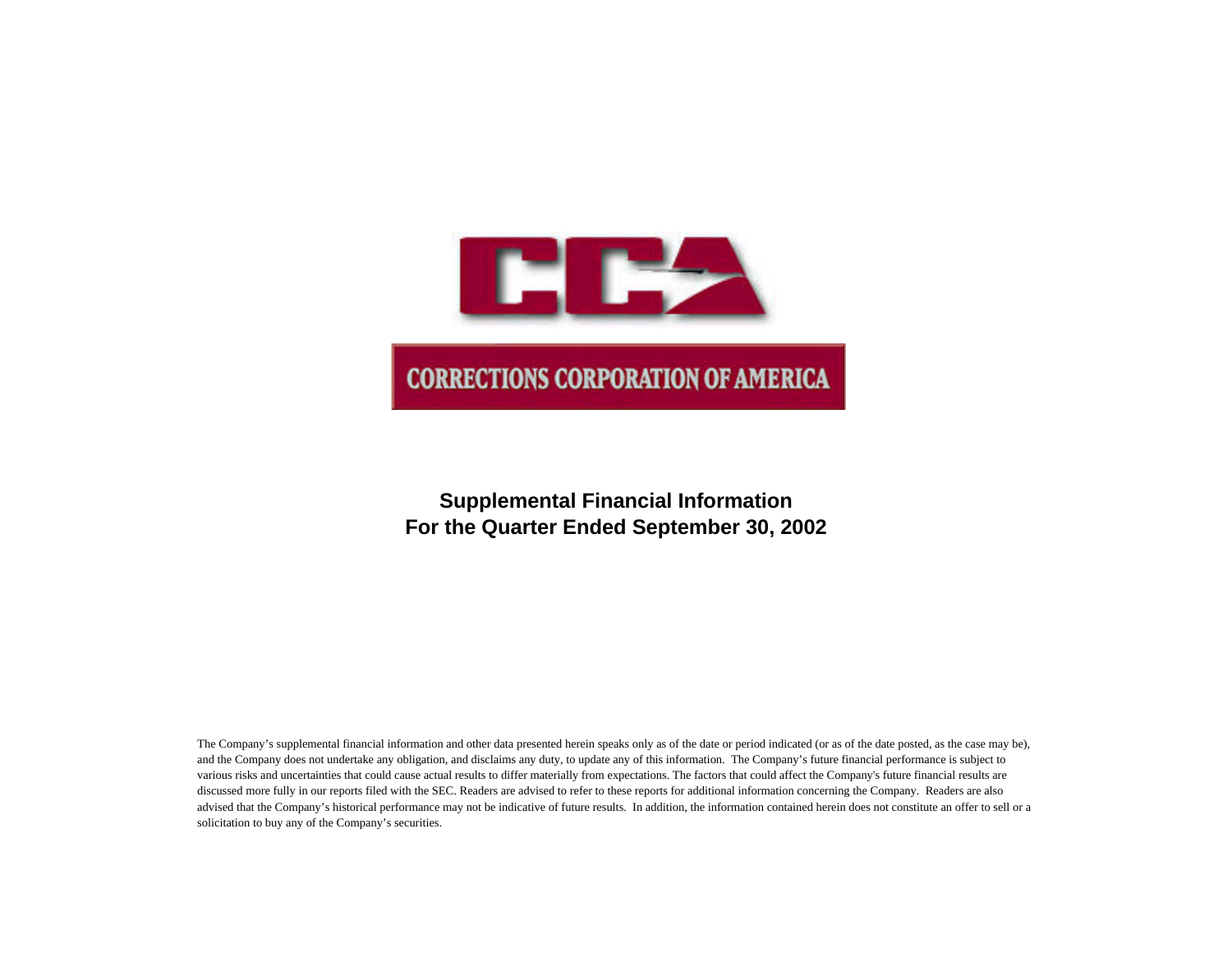# **CORRECTIONS CORPORATION OF AMERICA**

**Supplemental Financial Information For the Quarter Ended September 30, 2002**

# **TABLE OF CONTENTS**

| Consolidated Balance Sheets <b>Consolidated Balance Sheets</b> 1  |  |
|-------------------------------------------------------------------|--|
|                                                                   |  |
| Reconciliation of Basic to Diluted Earnings Per Share 2008 2014 3 |  |
|                                                                   |  |
|                                                                   |  |
|                                                                   |  |
| Facility Portfolio - 9                                            |  |
| Diversification of Revenue 25                                     |  |
| Research Coverage / Credit Ratings 16                             |  |

John D. Ferguson, President and CEO Irving E. Lingo, Jr., Chief Financial Officer 10 Burton Hills Boulevard Nashville, TN 37215 Tel.: (615) 263-3000 Fax: (615) 263-3150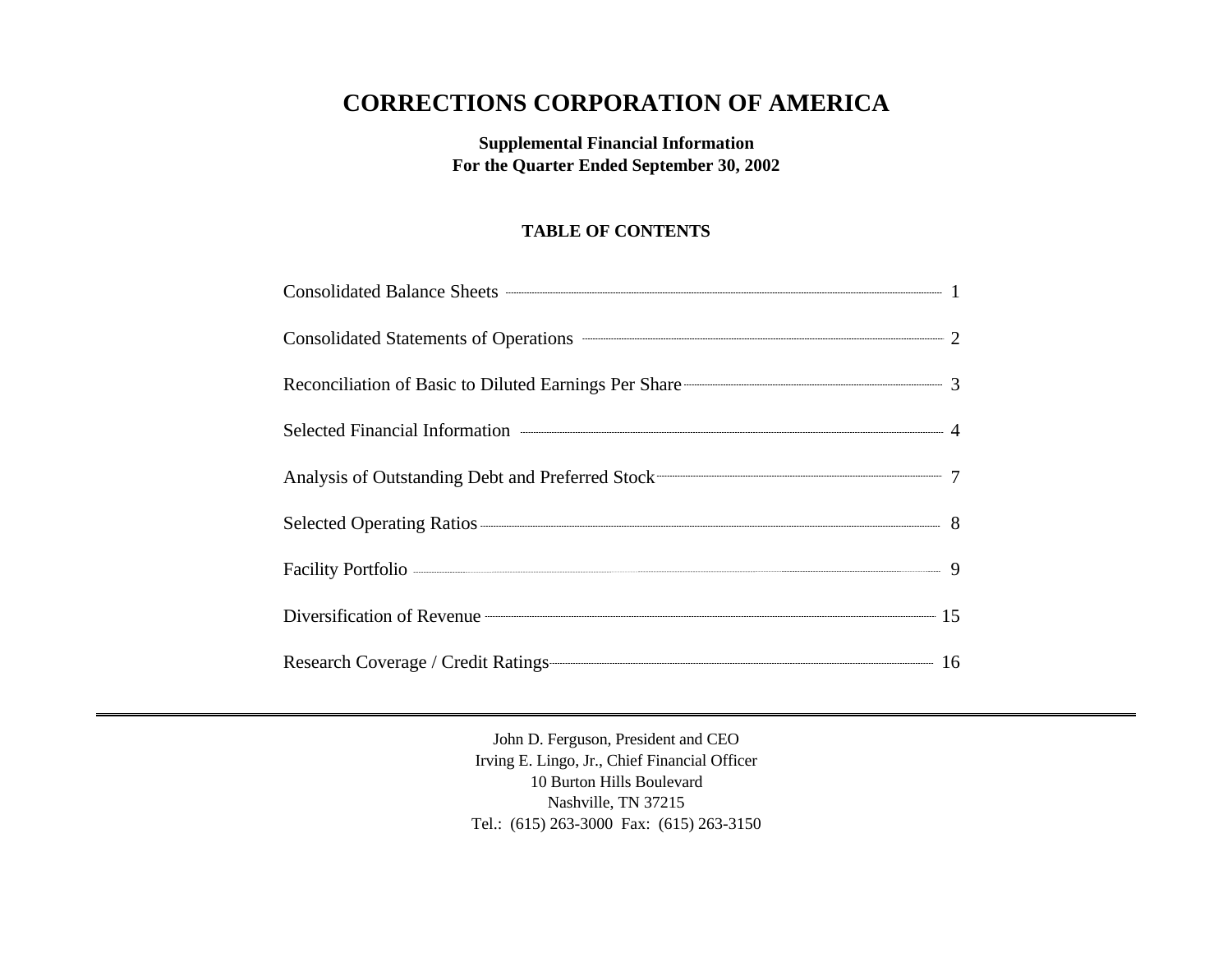# **CONSOLIDATED BALANCE SHEETS**

|                                                                  | <b>June 30,</b><br>September 30, |                           | March 31,                  | December 31,           | September 30,             |  |
|------------------------------------------------------------------|----------------------------------|---------------------------|----------------------------|------------------------|---------------------------|--|
| <b>ASSETS</b>                                                    | 2002                             | 2002                      | 2002                       | 2001                   | 2001                      |  |
| Cash and cash equivalents                                        | \$<br>101,832                    | $\mathbf{s}$<br>65,785    | $\mathbb{S}$<br>52,257     | $\mathbb{S}$<br>46,307 | $\mathcal{S}$<br>33,376   |  |
| Restricted cash                                                  | 7,338                            | 12,674                    | 12,630                     | 12,537                 | 10,024                    |  |
| Accounts receivable, net of allowance                            | 138,167                          | 136,289                   | 134,155                    | 144,078                | 147,292                   |  |
| Income tax receivable                                            | 370                              | 374                       | 32,599                     | 568                    | 1,293                     |  |
| Prepaid expenses and other current assets                        | 13,277                           | 15,063                    | 12,174                     | 12,841                 | 17,664                    |  |
| Assets held for sale under contract                              |                                  |                           |                            |                        | 23,912                    |  |
| Total current assets                                             | 260,984                          | 230,185                   | 243,815                    | 216,331                | 233,561                   |  |
| Property and equipment, net                                      | 1,559,367                        | 1,568,289                 | 1,584,409                  | 1,573,152              | 1,578,544                 |  |
| Investment in direct financing lease                             | 18,484                           | 18,617                    | 18,747                     | 18,873                 |                           |  |
| Assets held for sale                                             | 836                              | 836                       | 1,758                      | 22,312                 | 46,429                    |  |
| Goodwill                                                         | 24,432                           | 24,432                    | 24,432                     | 104,019                | 105,905                   |  |
| Other assets                                                     | 25,920                           | 26,356                    | 30,079                     | 36,593                 | 36,265                    |  |
| Total assets                                                     | 1,890,023<br>-S                  | 1,868,715<br>-S           | 1,903,240<br><sup>\$</sup> | 1,971,280<br>-S        | 2,000,704<br>\$           |  |
| <b>LIABILITIES AND STOCKHOLDERS' EQUITY</b>                      |                                  |                           |                            |                        |                           |  |
| Accounts payable and accrued expenses                            | \$<br>150,836                    | \$<br>138,956             | $\mathbb{S}$<br>136,795    | \$<br>145,157          | \$<br>198,994             |  |
| Income tax payable                                               | 56,844                           | 6,798                     | 11,369                     | 10,137                 | 8,824                     |  |
| Distributions payable                                            | 5,294                            | 5,205                     | 5,132                      | 15,853                 | 15,865                    |  |
| Fair value of interest rate swap agreement                       |                                  |                           | 9,525                      | 13,564                 |                           |  |
| Current portion of long-term debt                                | 22,261                           | 21,508                    | 789,838                    | 792,009                | 286,528                   |  |
| Total current liabilities                                        | 235,235                          | 172,467                   | 952,659                    | 976,720                | 510,211                   |  |
| Long-term debt, net of current portion                           | 938,712                          | 944,653                   | 170,449                    | 171,591                | 708,392                   |  |
| Deferred tax liabilities                                         | 4,767                            | 55,106                    | 55,301                     | 56,511                 | 58,426                    |  |
| Fair value of interest rate swap agreement                       |                                  |                           |                            |                        | 15,084                    |  |
| Other liabilities                                                | 19,131                           | 18,916                    | 19,041                     | 19,297                 | 19,329                    |  |
| <b>Total liabilities</b>                                         | 1,197,845                        | 1,191,142                 | 1,197,450                  | 1,224,119              | 1,311,442                 |  |
| Commitments and contingencies                                    |                                  |                           |                            |                        |                           |  |
| Preferred stock - \$0.01 par value:                              |                                  |                           |                            |                        |                           |  |
| Series A - stated at liquidation preference of \$25.00 per share | 107,500                          | 107,500                   | 107,500                    | 107,500                | 107,500                   |  |
| Series B - stated at liquidation preference of \$24.46 per share | 104,749                          | 101,753                   | 99,400                     | 96,566                 | 93,622                    |  |
| Common stock - \$0.01 par value                                  | 280                              | 280                       | 280                        | 279                    | 251                       |  |
| Additional paid-in capital                                       | 1,342,958                        | 1,342,881                 | 1,342,896                  | 1,341,958              | 1,314,092                 |  |
| Deferred compensation                                            | (1,824)                          | (2,176)                   | (2,596)                    | (3, 153)               | (3,644)                   |  |
| Retained deficit                                                 | (859, 987)                       | (870,960)                 | (839, 565)                 | (793, 236)             | (819, 178)                |  |
| Treasury stock, at cost                                          |                                  |                           | (242)                      | (242)                  | (242)                     |  |
| Accumulated other comprehensive loss                             | (1,498)                          | (1,705)                   | (1,883)                    | (2,511)                | (3,139)                   |  |
| Total stockholders' equity                                       | 692,178                          | 677,573                   | 705,790                    | 747,161                | 689,262                   |  |
| Total liabilities and stockholders' equity                       | $\mathbb{S}$<br>1,890,023        | $\mathbb{S}$<br>1,868,715 | \$1,903,240                | \$<br>1,971,280        | $\mathbb{S}$<br>2,000,704 |  |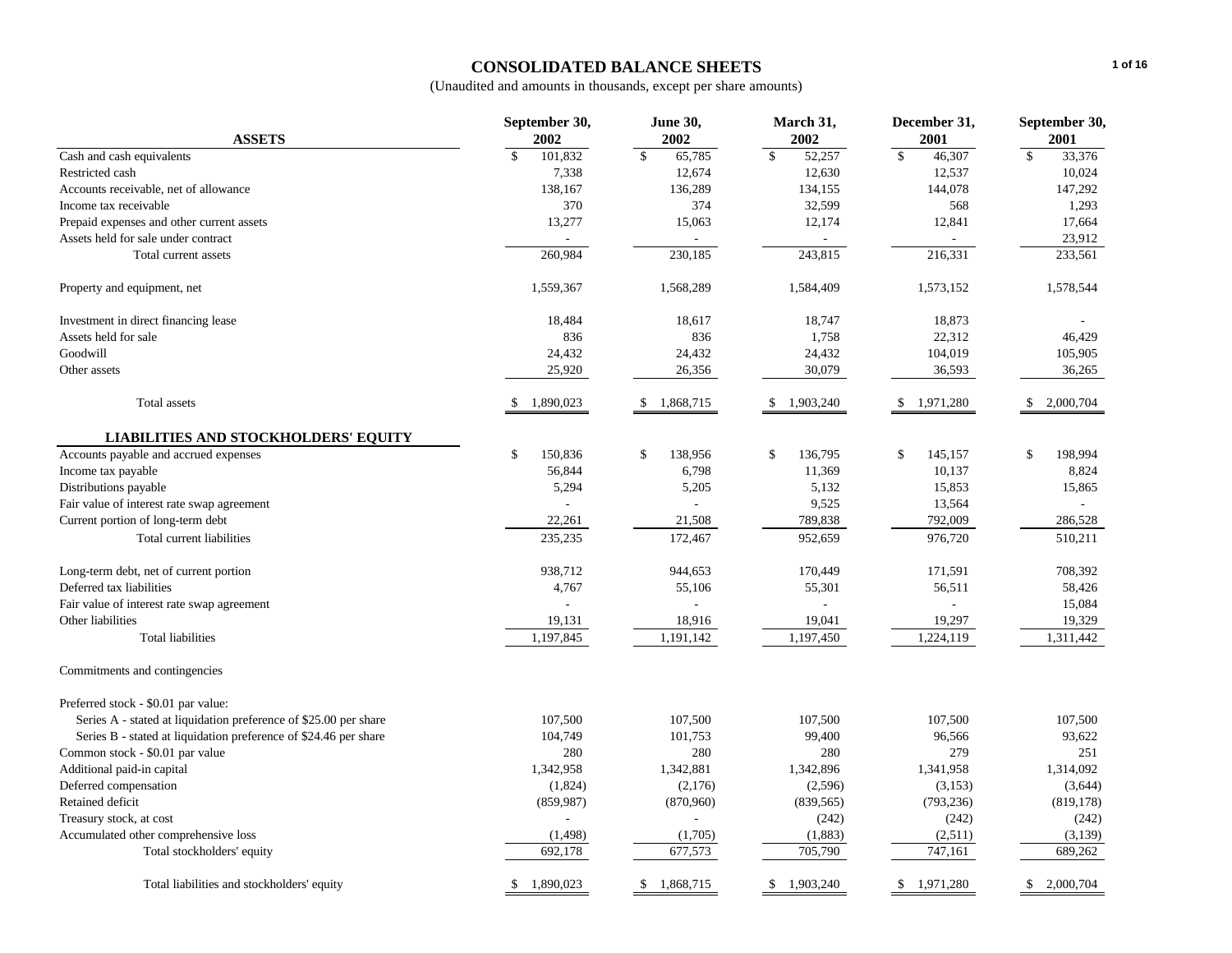#### **CONSOLIDATED STATEMENTS OF OPERATIONS**

|                                                                      | For the Three Months Ended |                       |    | For the Nine Months Ended |             |                       |             |           |
|----------------------------------------------------------------------|----------------------------|-----------------------|----|---------------------------|-------------|-----------------------|-------------|-----------|
|                                                                      |                            | September 30,<br>2002 |    | 2001                      |             | September 30,<br>2002 |             | 2001      |
| <b>REVENUE:</b>                                                      |                            |                       |    |                           |             |                       |             |           |
| Management:                                                          |                            |                       |    |                           |             |                       |             |           |
| Federal                                                              | $\mathbb{S}$               | 79,745                | Ŝ  | 69,222                    | $\mathbb S$ | 228,213               | $\mathbb S$ | 199,626   |
| <b>State</b>                                                         |                            | 128,048               |    | 132,512                   |             | 378,348               |             | 396,618   |
| Local                                                                |                            | 23,284                |    | 19,861                    |             | 64,178                |             | 56,691    |
| Other                                                                |                            | 9,626                 |    | 9,936                     |             | 28,833                |             | 30,198    |
| Total management revenue                                             |                            | 240,703               |    | 231,531                   |             | 699,572               |             | 683,133   |
| Transportation                                                       |                            | 4,182                 |    | 4,126                     |             | 12,060                |             | 12,408    |
| Rental                                                               |                            | 884                   |    | 936                       |             | 2,781                 |             | 4,781     |
| Other                                                                |                            |                       |    | 174                       |             | 68                    |             | 646       |
|                                                                      |                            | 245,769               |    | 236,767                   |             | 714,481               |             | 700,968   |
| <b>EXPENSES:</b>                                                     |                            |                       |    |                           |             |                       |             |           |
| Operating:                                                           |                            |                       |    |                           |             |                       |             |           |
| Facility fixed                                                       |                            | 133.358               |    | 131,411                   |             | 396,232               |             | 387.253   |
| Facility variable                                                    |                            | 51,508                |    | 45,725                    |             | 145,198               |             | 139,825   |
| Transportation                                                       |                            | 4,028                 |    | 4,281                     |             | 12,269                |             | 11,607    |
| Other                                                                |                            | 163                   |    | 389                       |             | 698                   |             | 952       |
| Total operating expenses                                             |                            | 189,057               |    | 181,806                   |             | 554,397               |             | 539,637   |
| General and administrative                                           |                            | 8,127                 |    | 8.431                     |             | 23.662                |             | 25.465    |
| Depreciation and amortization                                        |                            | 13,414                |    | 13,999                    |             | 38,325                |             | 39,443    |
|                                                                      |                            | 210,598               |    | 204,236                   |             | 616,384               |             | 604,545   |
| <b>OPERATING INCOME</b>                                              |                            | 35,171                |    | 32,531                    |             | 98,097                |             | 96,423    |
|                                                                      |                            |                       |    |                           |             |                       |             |           |
| <b>OTHER (INCOME) EXPENSE:</b>                                       |                            |                       |    |                           |             |                       |             |           |
| Equity in (earnings) loss of joint venture                           |                            | 90                    |    | 90                        |             | 63                    |             | 265       |
| Interest expense, net                                                |                            | 17,959                |    | 29,753                    |             | 69,377                |             | 97,242    |
| Change in fair value of derivative instruments                       |                            | 628                   |    | 5,649                     |             | (2,834)               |             | 11,945    |
| (Gain) loss on disposal of assets                                    |                            | 6                     |    | 180                       |             | 57                    |             | 141       |
| Unrealized foreign currency transaction (gain) loss                  |                            | (115)                 |    | (215)                     |             | (442)                 |             | 129       |
|                                                                      |                            | 18,568                |    | 35,457                    |             | 66,221                |             | 109.722   |
|                                                                      |                            |                       |    |                           |             |                       |             |           |
| INCOME (LOSS) FROM CONTINUING OPERATIONS BEFORE INCOME TAXES,        |                            |                       |    |                           |             |                       |             |           |
| <b>EXTRAORDINARY CHARGE AND CUMULATIVE EFFECT OF ACCOUNTING</b>      |                            | 16,603                |    | (2,926)                   |             | 31.876                |             | (13,299)  |
| Income tax (expense) benefit                                         |                            | 375                   |    | 361                       |             | 33,263                |             | 1,614     |
| <b>INCOME (LOSS) FROM CONTINUING OPERATIONS BEFORE EXTRAORDINARY</b> |                            |                       |    |                           |             |                       |             |           |
| CHARGE AND CUMULATIVE EFFECT OF ACCOUNTING CHANGI                    |                            | 16,978                |    | (2,565)                   |             | 65,139                |             | (11,685)  |
| Income (loss) from discontinued operations, net of taxe:             |                            | (713)                 |    | 2,001                     |             | 630                   |             | 6,328     |
| Extraordinary charge                                                 |                            |                       |    |                           |             | (36,670)              |             |           |
| Cumulative effect of accounting change                               |                            |                       |    |                           |             | (80, 276)             |             |           |
| <b>NET INCOME (LOSS)</b>                                             |                            | 16,265                |    | (564)                     |             | (51, 177)             |             | (5, 357)  |
| Distributions to preferred stockholders                              |                            | (5,292)               |    | (5, 114)                  |             | (15, 574)             |             | (14, 915) |
| NET INCOME (LOSS) AVAILABLE TO COMMON STOCKHOLDER:                   |                            | 10,973                | \$ | (5,678)                   | \$          | (66, 751)             | S           | (20, 272) |
| <b>BASIC EARNINGS (LOSS) PER SHARI</b>                               |                            | 0.40                  | \$ | (0.23)                    | S           | (2.41)                |             | (0.84)    |
| DILUTED EARNINGS (LOSS) PER SHARI                                    | \$                         | 0.36                  | \$ | (0.23)                    | \$          | (2.02)                | \$          | (0.84)    |
|                                                                      |                            |                       |    |                           |             |                       |             |           |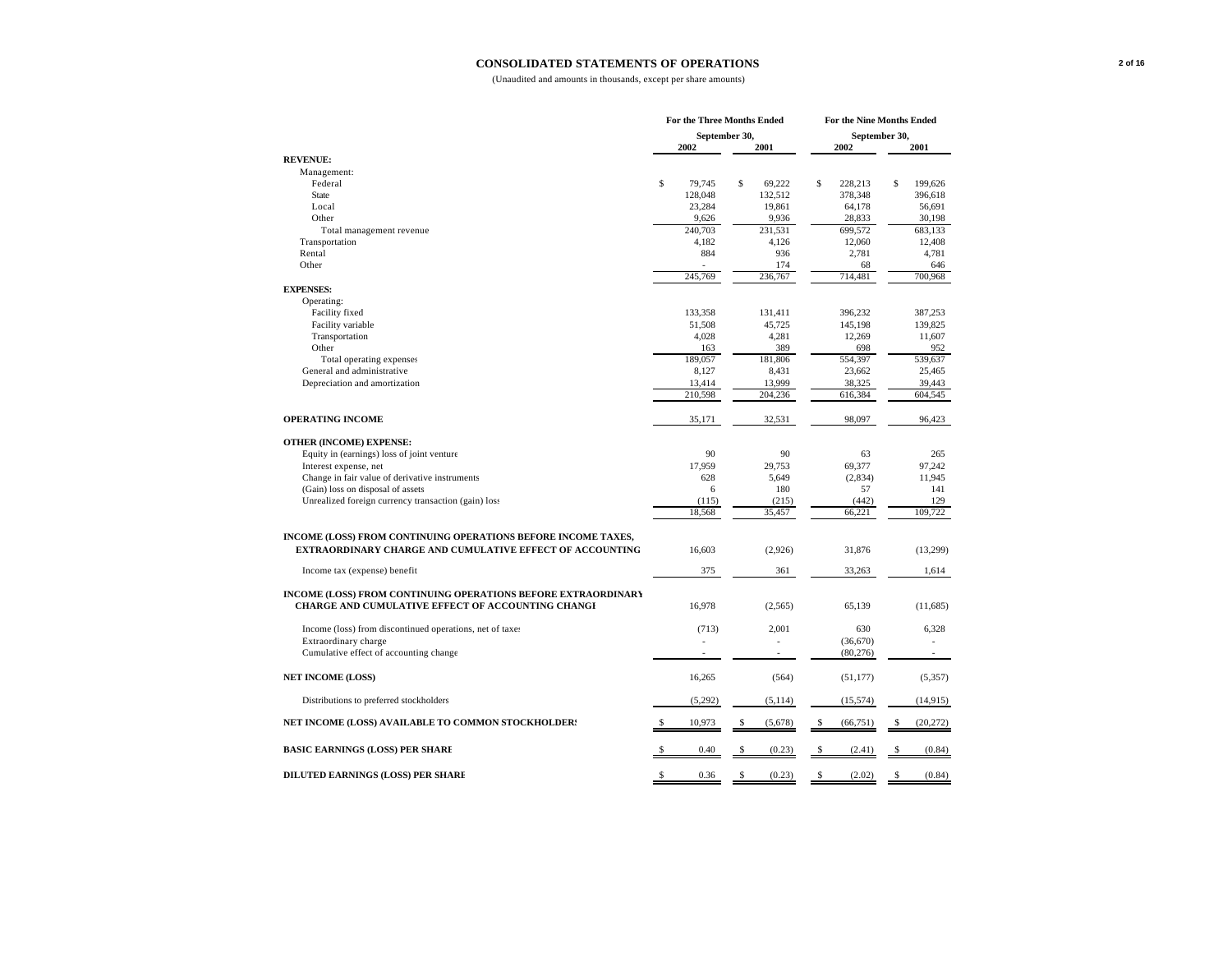### **RECONCILIATION OF BASIC TO DILUTED EARNINGS PER SHARE**

|                                                                                                               |               | For the Three Months Ended September 30,<br>2002 |              | 2001                     |              | For the Nine Months Ended September 30,<br>2002 |               | 2001                     |
|---------------------------------------------------------------------------------------------------------------|---------------|--------------------------------------------------|--------------|--------------------------|--------------|-------------------------------------------------|---------------|--------------------------|
| Basic:                                                                                                        |               |                                                  |              |                          |              |                                                 |               |                          |
| Income (loss) from continuing operations before extraordinary                                                 |               |                                                  |              |                          |              |                                                 |               |                          |
| charge and cumulative effect of accounting change                                                             | $\mathbb{S}$  | 11.686                                           | S            | (7,679)                  | \$           | 49.565                                          | S             | (26,600)                 |
| Income (loss) from discontinued operations, net of taxes                                                      |               | (713)                                            |              | 2,001                    |              | 630                                             |               | 6,328                    |
| Extraordinary charge                                                                                          |               |                                                  |              |                          |              | (36,670)                                        |               | $\overline{\phantom{a}}$ |
| Cumulative effect of accounting change                                                                        |               |                                                  |              |                          |              | (80, 276)                                       |               |                          |
| Net income (loss) available to common stockholders                                                            | $\mathbb{S}$  | 10,973                                           | $\mathbb{S}$ | (5,678)                  | $\mathbb{S}$ | (66, 751)                                       | <sup>\$</sup> | (20, 272)                |
| Diluted:                                                                                                      |               |                                                  |              |                          |              |                                                 |               |                          |
| Income (loss) from continuing operations before extraordinary                                                 |               |                                                  |              |                          |              |                                                 |               |                          |
| charge and cumulative effect of accounting change                                                             | \$            | 11,686                                           | \$           | (7,679)                  | \$           | 49,565                                          | \$            | (26, 600)                |
| Interest expense applicable to convertible notes *                                                            |               | 605                                              |              |                          |              | 1,795                                           |               | $\mathbf{r}$             |
| Diluted income (loss) from continuing operations before                                                       |               |                                                  |              |                          |              |                                                 |               |                          |
| extraordinary charge and cumulative effect of accounting change                                               |               | 12,291                                           |              | (7,679)                  |              | 51,360                                          |               | (26, 600)                |
| Income (loss) from discontinued operations, net of taxes                                                      |               | (713)                                            |              | 2,001                    |              | 630                                             |               | 6,328                    |
| Extraordinary charge                                                                                          |               |                                                  |              |                          |              | (36,670)                                        |               |                          |
| Cumulative effect of accounting change                                                                        |               |                                                  |              |                          |              | (80, 276)                                       |               |                          |
| Diluted net loss available to common stockholders                                                             |               | 11,578                                           | \$.          | (5,678)                  | S            | (64,956)                                        | S             | (20, 272)                |
|                                                                                                               |               |                                                  |              |                          |              |                                                 |               |                          |
| Basic:                                                                                                        |               |                                                  |              |                          |              |                                                 |               |                          |
| Weighted average common shares outstanding                                                                    |               | 27,983                                           |              | 25,132                   |              | 27,962                                          |               | 24,598                   |
| Unvested restricted common stock                                                                              |               | (301)                                            |              | (383)                    |              | (301)                                           |               | (383)                    |
| Weighted average common shares outstanding-basic                                                              |               | 27,682                                           |              | 24,749                   |              | 27,661                                          |               | 24.215                   |
| Diluted:                                                                                                      |               |                                                  |              |                          |              |                                                 |               |                          |
| Weighted average common shares outstanding-basic                                                              |               | 27,682                                           |              | 24,749                   |              | 27,661                                          |               | 24,215                   |
| Effect of dilutive securities: **                                                                             |               |                                                  |              |                          |              |                                                 |               |                          |
| Stock options and warrants                                                                                    |               | 556                                              |              |                          |              | 618                                             |               |                          |
|                                                                                                               |               | 310                                              |              |                          |              | 310                                             |               |                          |
| Stockholder litigation                                                                                        |               |                                                  |              |                          |              |                                                 |               |                          |
| Convertible notes                                                                                             |               | 3,370                                            |              |                          |              | 3,370                                           |               |                          |
| Restricted stock-based compensation                                                                           |               | 244                                              |              |                          |              | 248                                             |               |                          |
| Weighted average shares and assumed conversions-diluted                                                       |               | 32,162                                           |              | 24,749                   |              | 32,207                                          |               | 24,215                   |
| Basic earnings (loss) per share:                                                                              |               |                                                  |              |                          |              |                                                 |               |                          |
| Income (loss) from continuing operations before extraordinary                                                 |               |                                                  |              |                          |              |                                                 |               |                          |
|                                                                                                               | $\mathbb{S}$  | 0.42                                             | S            |                          |              | 1.79                                            | S             |                          |
| charge and cumulative effect of accounting change<br>Income (loss) from discontinued operations, net of taxes |               |                                                  |              | (0.31)                   | \$           |                                                 |               | (1.10)                   |
|                                                                                                               |               | (0.02)                                           |              | 0.08                     |              | 0.02                                            |               | 0.26                     |
| Extraordinary charge                                                                                          |               |                                                  |              | $\overline{\phantom{a}}$ |              | (1.32)                                          |               | $\overline{\phantom{a}}$ |
| Cumulative effect of accounting change                                                                        |               |                                                  |              |                          |              | (2.90)                                          |               |                          |
| Net income (loss) available to common stockholders                                                            | \$.           | 0.40                                             | \$           | (0.23)                   | S            | (2.41)                                          | \$            | (0.84)                   |
| Diluted earnings (loss) per share:                                                                            |               |                                                  |              |                          |              |                                                 |               |                          |
| Income (loss) from continuing operations before extraordinary                                                 |               |                                                  |              |                          |              |                                                 |               |                          |
| charge and cumulative effect of accounting change                                                             | $\mathbb{S}$  | 0.38                                             | S            | (0.31)                   | Ŝ            | 1.59                                            | $\mathbf S$   | (1.10)                   |
| Income (loss) from discontinued operations, net of taxes                                                      |               | (0.02)                                           |              | 0.08                     |              | 0.02                                            |               | 0.26                     |
| Extraordinary charge                                                                                          |               |                                                  |              |                          |              | (1.14)                                          |               | $\overline{\phantom{a}}$ |
| Cumulative effect of accounting change                                                                        |               |                                                  |              |                          |              | (2.49)                                          |               |                          |
| Diluted net income (loss) available to common stockholders                                                    | $\mathcal{S}$ | 0.36                                             | S            | (0.23)                   | $\mathbb{S}$ | (2.02)                                          | \$            | (0.84)                   |
|                                                                                                               |               |                                                  |              |                          |              |                                                 |               |                          |
| For the three and nine month period of 2002, and for the three and nine month periods in                      |               |                                                  |              |                          |              |                                                 |               |                          |
| 2001, \$1,960, \$5,815, \$2,455, and \$8,121, respectively, are not presented, as the effects                 |               |                                                  |              |                          |              |                                                 |               |                          |
| are anti-dilutive.                                                                                            |               |                                                  |              |                          |              |                                                 |               |                          |
| $**$                                                                                                          |               |                                                  |              |                          |              |                                                 |               |                          |
| Although amounts are not included for the periods presented, as the effects are anti-                         |               |                                                  |              |                          |              |                                                 |               |                          |
| dilutive, additional shares would have been as follows, if dilutive:                                          |               |                                                  |              |                          |              |                                                 |               |                          |
| Stock options and warrants using the treasury stock method                                                    |               |                                                  |              | 571                      |              |                                                 |               | 277                      |
| Stockholder litigation                                                                                        |               |                                                  |              | 3,098                    |              |                                                 |               | 3,514                    |
| Convertible notes using the if-converted method                                                               |               | 3,363                                            |              | 6,827                    |              | 3,367                                           |               | 6,827                    |
| Restricted stock-based compensation using the treasury stock method                                           |               |                                                  |              | 253                      |              |                                                 |               | 221                      |
|                                                                                                               |               | 3,363                                            |              | 10,749                   |              | 3,367                                           |               | 10,839                   |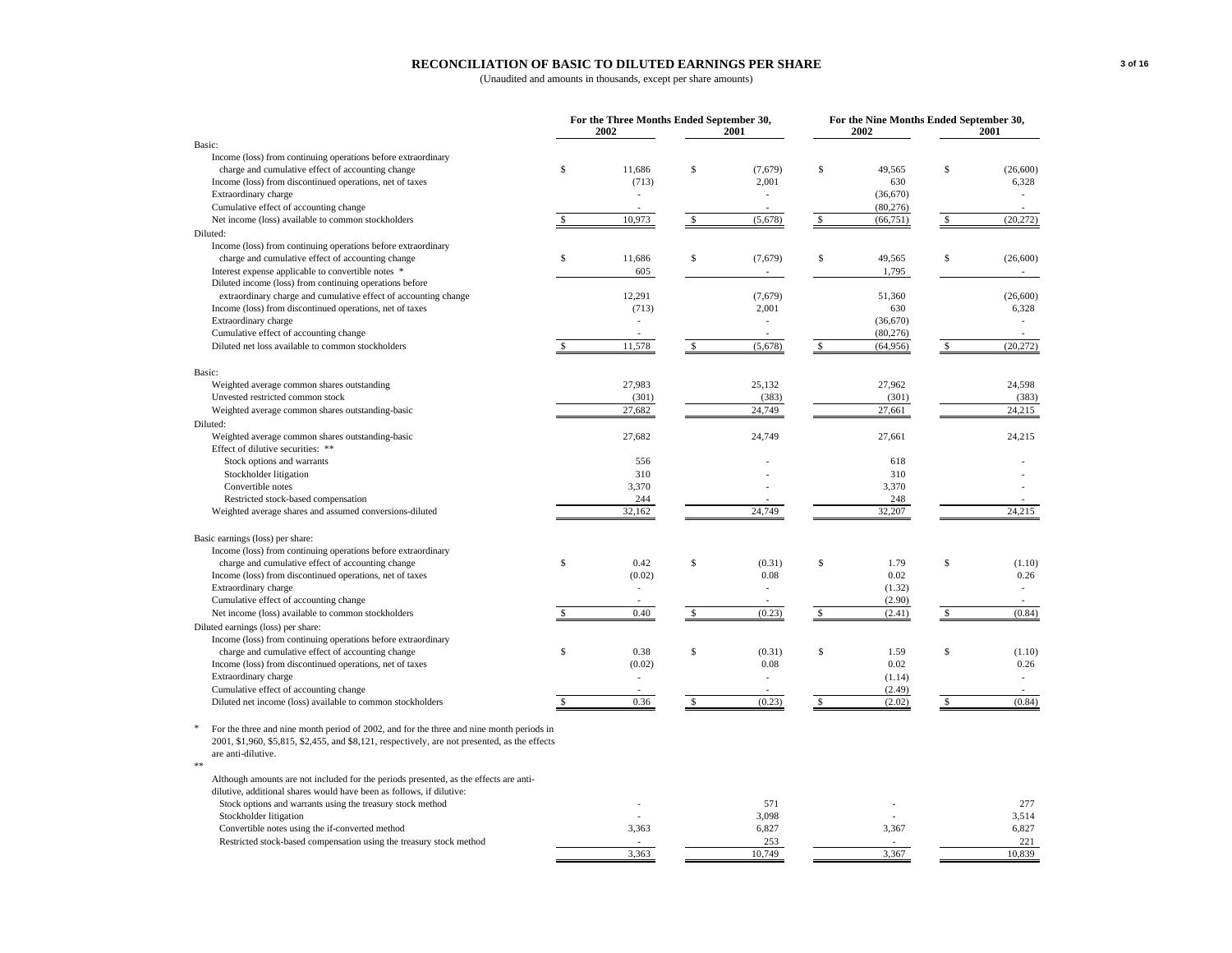### **SELECTED FINANCIAL INFORMATION**

|                                                                |                         | September 30,<br>2002 |                         | June 30, 2002 |                         | March 31, 2002 |                         | December 31,<br>2001 |                      | September 30,<br>2001 |
|----------------------------------------------------------------|-------------------------|-----------------------|-------------------------|---------------|-------------------------|----------------|-------------------------|----------------------|----------------------|-----------------------|
| <b>BALANCE SHEET:</b>                                          |                         |                       |                         |               |                         |                |                         |                      |                      |                       |
| Property and equipment                                         | \$                      | 1,733,139             | \$                      | 1,728,842     | \$                      | 1,732,853      | \$                      | 1,707,028            | \$                   | 1,699,437             |
| Accumulated depreciation and amortization                      |                         | (173, 772)            |                         | (160, 553)    |                         | (148, 444)     |                         | (133, 876)           |                      | (120, 893)            |
| Property and equipment, net                                    | \$                      | 1,559,367             | $\mathbb{S}$            | 1,568,289     | \$                      | 1,584,409      | \$                      | 1,573,152            | \$                   | 1,578,544             |
| Assets held for sale                                           | \$                      | 836                   | \$                      | 836           | \$                      | 1,758          | \$                      | 22,312               | \$                   | 70,341                |
| Total assets                                                   | \$                      | 1,890,023             | \$                      | 1,868,715     | \$                      | 1,903,240      | \$                      | 1,971,280            | \$                   | 2,000,704             |
| Maintenance capital expenditures for the quarter ended         | \$                      | 2,132                 | \$                      | 2,792         | \$                      | 3,902          | \$                      | 3,284                | \$                   | 1,457                 |
| Total debt                                                     | \$                      | 960,973               | \$                      | 966,161       | \$                      | 960,287        | \$                      | 963,600              | \$                   | 994,920               |
| Equity book value                                              | \$                      | 692,178               | \$                      | 677,573       | \$                      | 705,790        | \$                      | 747,161              | \$                   | 689,262               |
| <b>LIQUIDITY:</b>                                              |                         |                       |                         |               |                         |                |                         |                      |                      |                       |
| Cash and cash equivalents                                      | \$                      | 101,832               | \$                      | 65,785        | \$                      | 52,257         | \$                      | 46,307               | \$                   | 33,376                |
| Availability under revolving credit facility                   | \$                      | 60,175                | \$                      | 61,175        | \$                      | 50,000         | \$                      | 50,000               | \$                   | 50,000                |
| <b>CAPITALIZATION:</b>                                         |                         |                       |                         |               |                         |                |                         |                      |                      |                       |
| Common shares outstanding                                      |                         | 27,989                |                         | 27,990        |                         | 27,978         |                         | 27,920               |                      | 25,132                |
| Common share price at end of period                            | \$                      | 14.05                 | \$                      | 17.30         | \$                      | 13.00          | \$                      | 18.56                | \$                   | 13.16                 |
| Market value of common equity at end of period                 | $\mathbb S$             | 393,245               | $\sqrt{\frac{2}{3}}$    | 484,227       | $\sqrt{s}$              | 363,714        | $\sqrt{\ }$             | 518,195              | $\sqrt{\frac{2}{3}}$ | 330,737               |
| Preferred shares outstanding - Series A                        |                         | 4,300                 |                         | 4,300         |                         | 4,300          |                         | 4,300                |                      | 4,300                 |
| Preferred share price at end of period - Series A              | \$                      | 20.25                 | \$                      | 20.30         | \$                      | 17.30          | \$                      | 18.60                | \$                   | 15.25                 |
| Market value of preferred equity at end of period - Series A   | $\mathbf S$             | 87,075                | $\mathbb{S}$            | 87,290        | $\mathbf{\hat{S}}$      | 74,390         | \$                      | 79,980               | $\mathsf{\$}$        | 65,575                |
| Preferred shares outstanding - Series B                        |                         | 4,282                 |                         | 4,160         |                         | 4,064          |                         | 3,948                |                      | 3,828                 |
| Preferred share price at end of period - Series B              | \$                      | 23.23                 | \$                      | 23.63         | \$                      | 19.60          | $\sqrt[6]{3}$           | 19.65                | \$                   | 14.70                 |
| Market value of preferred equity at end of period - Series B   | $\sqrt{\frac{1}{2}}$    | 99,471                | $\sqrt{\frac{2}{3}}$    | 98,301        | $\sqrt{s}$              | 79,654         | $\sqrt{\frac{2}{3}}$    | 77,578               | $\mathbb{S}$         | 56,272                |
| Total equity market capitalization                             | $\mathbb{S}$            | 579,791               | $\mathsf{\$}$           | 669,818       | \$                      | 517,758        | \$                      | 675,753              | \$                   | 452,584               |
| Total market capitalization (market value of equity plus debt) | \$                      | 1,540,764             | \$                      | 1,635,979     | \$                      | 1,478,045      | \$                      | 1,639,353            | \$                   | 1,447,504             |
| <b>EBITDA</b>                                                  | \$                      | 48,136                | \$                      | 46,617        | \$                      | 45,073         | \$                      | 47,260               | \$                   | 50,205                |
| <b>ADJUSTED FREE CASH FLOW</b>                                 | \$                      | 27,251                | \$                      | 18,463        | \$                      | 16,442         | \$                      | 18,328               | \$                   | 22,600                |
| <b>ADJUSTED FREE CASH FLOW PER SHARE:</b>                      |                         |                       |                         |               |                         |                |                         |                      |                      |                       |
| Basic adjusted free cash flow per share                        |                         | 0.98                  |                         | 0.67          |                         | 0.59           | \$                      | 0.74                 |                      | 0.91                  |
| Diluted adjusted free cash flow per share                      | $\overline{\mathbf{s}}$ | 0.84                  | $\overline{\mathbf{s}}$ | 0.59          | $\overline{\mathbf{s}}$ | 0.53           | $\overline{\mathbf{s}}$ | 0.59                 | \$                   | 0.71                  |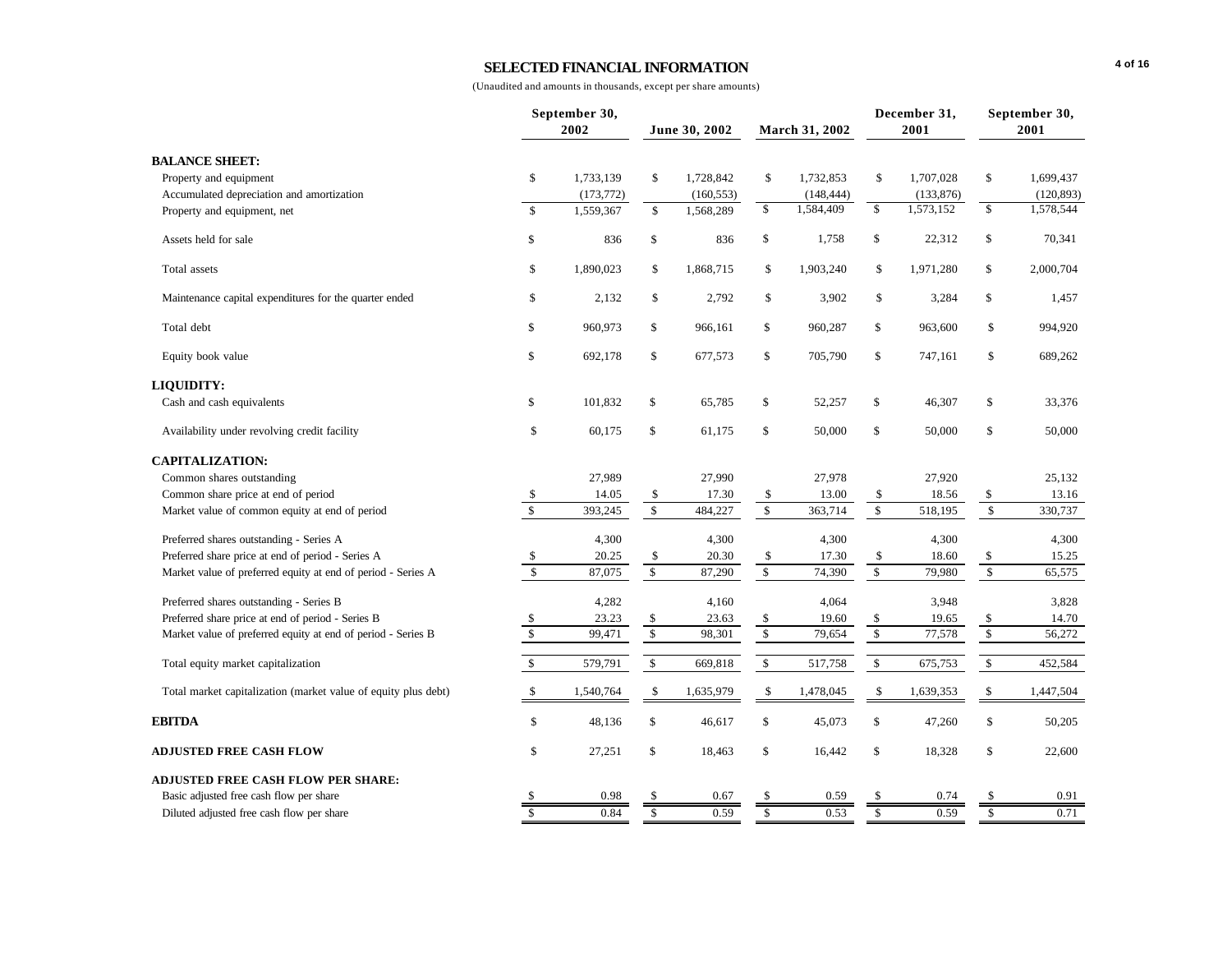### **SELECTED FINANCIAL INFORMATION**

| September 30,<br>2002<br>2001<br>2002<br>2001<br>92<br>92<br>273<br>273<br>Number of days per period<br><b>ALL FACILITIES:</b><br>58,904<br>Average available beds<br>58,520<br>58,843<br>58,582<br>89.0%<br>90.6%<br>88.8%<br>88.7%<br>Average compensated occupancy<br>4,879,534<br>4,807,389<br>14,235,282<br>Total compensated man-days<br>14,262,542<br>\$<br>\$<br>49.33<br>\$<br>48.16<br>49.14<br>\$<br>47.90<br>Revenue per compensated man-day<br>Operating expenses per compensated man-day:<br>27.34<br>27.15<br>27.33<br>27.83<br>Fixed expense<br>Variable expense<br>10.56<br>9.51<br>10.20<br>9.80<br>37.89<br>36.85<br>38.03<br>Total<br>36.96<br>\$<br>\$<br>\$<br>10.94<br>Operating margin per compensated man-day<br>\$<br>11.44<br>11.31<br>11.11<br>22.6%<br>23.2%<br>23.5%<br>22.8%<br>Operating margin rate<br>DEPRECIATION AND AMORTIZATION:<br>13,731<br>13,046<br>39,896<br>38,776<br>Depreciation expense<br>1,841<br>5,664<br>Amortization of goodwill<br>88<br>Amortization of other intangible assets<br>564<br>365<br>1,988<br>Amortization of negative contract values<br>(405)<br>(1, 452)<br>(1,936)<br>(6,985)<br>\$<br>\$<br>13,999<br>13,414<br>\$<br>38,325<br>\$<br>39,443<br>Depreciation and amortization<br><b>ADJUSTED FREE CASH FLOW:</b><br>Pre-tax income (loss) available to common stockholders<br>10,598<br>(6,039)<br>(100, 014)<br>(21, 886)<br>36,670<br>Extraordinary charge<br>Cumulative effect of accounting change<br>80,276<br>Income taxes paid<br>(265)<br>(4,110)<br>(2,532)<br>13,414<br>13,999<br>38,325<br>39,443<br>Depreciation and amortization<br>212<br>2,509<br>Depreciation and amortization for discontinued operations<br>163<br>645<br>Income tax expense (benefit) for discontinued operations<br>125<br>1,578<br>600<br>3,093<br>Amortization of debt costs and other non-cash interest<br>1,313<br>5,959<br>10,436<br>17,126<br>628<br>Change in fair value of derivative instruments<br>5,649<br>(2,834)<br>11,945<br>3,142<br>9,124<br>8,465<br>Series B preferred stock dividend satisfied with series B preferred stock*<br>2,964<br>(2, 132)<br>(8, 826)<br>Maintenance capital expenditures<br>(1, 457)<br>(3, 151)<br>\$<br>27,251<br>\$<br>22,600<br>\$<br>62,156<br>\$<br>53,148<br>Adjusted free cash flow*<br>\$<br>\$<br>\$<br>\$<br>*Pro forma for cash dividend on series B preferred stock<br>24,109<br>19,636<br>53,032<br>44,683<br><b>ADJUSTED FREE CASH FLOW PER SHARE:</b><br>\$<br>\$<br>Basic<br>\$<br>\$<br>0.98<br>0.91<br>2.25<br>2.19<br>\$<br>\$<br>\$<br>\$<br>0.84<br>0.71<br>1.96<br>1.74<br>Diluted<br>$\mathbb{S}$<br>\$<br>\$<br>\$<br>Basic--pro forma for cash dividend on series B preferred stock<br>0.87<br>0.79<br>1.92<br>1.85<br>\$<br>$\overline{\mathsf{s}}$<br>\$<br>\$<br>0.75<br>1.70<br>1.47<br>0.62<br>Diluted--pro forma for cash dividend on series B preferred stock |  | For the Three Months Ended |  | For the Nine Months Ended<br>September 30, |  |  |  |
|--------------------------------------------------------------------------------------------------------------------------------------------------------------------------------------------------------------------------------------------------------------------------------------------------------------------------------------------------------------------------------------------------------------------------------------------------------------------------------------------------------------------------------------------------------------------------------------------------------------------------------------------------------------------------------------------------------------------------------------------------------------------------------------------------------------------------------------------------------------------------------------------------------------------------------------------------------------------------------------------------------------------------------------------------------------------------------------------------------------------------------------------------------------------------------------------------------------------------------------------------------------------------------------------------------------------------------------------------------------------------------------------------------------------------------------------------------------------------------------------------------------------------------------------------------------------------------------------------------------------------------------------------------------------------------------------------------------------------------------------------------------------------------------------------------------------------------------------------------------------------------------------------------------------------------------------------------------------------------------------------------------------------------------------------------------------------------------------------------------------------------------------------------------------------------------------------------------------------------------------------------------------------------------------------------------------------------------------------------------------------------------------------------------------------------------------------------------------------------------------------------------------------------------------------------------------------------------------------------------------------------------------------------------------------------------------------------------------------------------------------------------------------------------------------------------------------------------------------------------------------------------------------------|--|----------------------------|--|--------------------------------------------|--|--|--|
|                                                                                                                                                                                                                                                                                                                                                                                                                                                                                                                                                                                                                                                                                                                                                                                                                                                                                                                                                                                                                                                                                                                                                                                                                                                                                                                                                                                                                                                                                                                                                                                                                                                                                                                                                                                                                                                                                                                                                                                                                                                                                                                                                                                                                                                                                                                                                                                                                                                                                                                                                                                                                                                                                                                                                                                                                                                                                                        |  |                            |  |                                            |  |  |  |
|                                                                                                                                                                                                                                                                                                                                                                                                                                                                                                                                                                                                                                                                                                                                                                                                                                                                                                                                                                                                                                                                                                                                                                                                                                                                                                                                                                                                                                                                                                                                                                                                                                                                                                                                                                                                                                                                                                                                                                                                                                                                                                                                                                                                                                                                                                                                                                                                                                                                                                                                                                                                                                                                                                                                                                                                                                                                                                        |  |                            |  |                                            |  |  |  |
|                                                                                                                                                                                                                                                                                                                                                                                                                                                                                                                                                                                                                                                                                                                                                                                                                                                                                                                                                                                                                                                                                                                                                                                                                                                                                                                                                                                                                                                                                                                                                                                                                                                                                                                                                                                                                                                                                                                                                                                                                                                                                                                                                                                                                                                                                                                                                                                                                                                                                                                                                                                                                                                                                                                                                                                                                                                                                                        |  |                            |  |                                            |  |  |  |
|                                                                                                                                                                                                                                                                                                                                                                                                                                                                                                                                                                                                                                                                                                                                                                                                                                                                                                                                                                                                                                                                                                                                                                                                                                                                                                                                                                                                                                                                                                                                                                                                                                                                                                                                                                                                                                                                                                                                                                                                                                                                                                                                                                                                                                                                                                                                                                                                                                                                                                                                                                                                                                                                                                                                                                                                                                                                                                        |  |                            |  |                                            |  |  |  |
|                                                                                                                                                                                                                                                                                                                                                                                                                                                                                                                                                                                                                                                                                                                                                                                                                                                                                                                                                                                                                                                                                                                                                                                                                                                                                                                                                                                                                                                                                                                                                                                                                                                                                                                                                                                                                                                                                                                                                                                                                                                                                                                                                                                                                                                                                                                                                                                                                                                                                                                                                                                                                                                                                                                                                                                                                                                                                                        |  |                            |  |                                            |  |  |  |
|                                                                                                                                                                                                                                                                                                                                                                                                                                                                                                                                                                                                                                                                                                                                                                                                                                                                                                                                                                                                                                                                                                                                                                                                                                                                                                                                                                                                                                                                                                                                                                                                                                                                                                                                                                                                                                                                                                                                                                                                                                                                                                                                                                                                                                                                                                                                                                                                                                                                                                                                                                                                                                                                                                                                                                                                                                                                                                        |  |                            |  |                                            |  |  |  |
|                                                                                                                                                                                                                                                                                                                                                                                                                                                                                                                                                                                                                                                                                                                                                                                                                                                                                                                                                                                                                                                                                                                                                                                                                                                                                                                                                                                                                                                                                                                                                                                                                                                                                                                                                                                                                                                                                                                                                                                                                                                                                                                                                                                                                                                                                                                                                                                                                                                                                                                                                                                                                                                                                                                                                                                                                                                                                                        |  |                            |  |                                            |  |  |  |
|                                                                                                                                                                                                                                                                                                                                                                                                                                                                                                                                                                                                                                                                                                                                                                                                                                                                                                                                                                                                                                                                                                                                                                                                                                                                                                                                                                                                                                                                                                                                                                                                                                                                                                                                                                                                                                                                                                                                                                                                                                                                                                                                                                                                                                                                                                                                                                                                                                                                                                                                                                                                                                                                                                                                                                                                                                                                                                        |  |                            |  |                                            |  |  |  |
|                                                                                                                                                                                                                                                                                                                                                                                                                                                                                                                                                                                                                                                                                                                                                                                                                                                                                                                                                                                                                                                                                                                                                                                                                                                                                                                                                                                                                                                                                                                                                                                                                                                                                                                                                                                                                                                                                                                                                                                                                                                                                                                                                                                                                                                                                                                                                                                                                                                                                                                                                                                                                                                                                                                                                                                                                                                                                                        |  |                            |  |                                            |  |  |  |
|                                                                                                                                                                                                                                                                                                                                                                                                                                                                                                                                                                                                                                                                                                                                                                                                                                                                                                                                                                                                                                                                                                                                                                                                                                                                                                                                                                                                                                                                                                                                                                                                                                                                                                                                                                                                                                                                                                                                                                                                                                                                                                                                                                                                                                                                                                                                                                                                                                                                                                                                                                                                                                                                                                                                                                                                                                                                                                        |  |                            |  |                                            |  |  |  |
|                                                                                                                                                                                                                                                                                                                                                                                                                                                                                                                                                                                                                                                                                                                                                                                                                                                                                                                                                                                                                                                                                                                                                                                                                                                                                                                                                                                                                                                                                                                                                                                                                                                                                                                                                                                                                                                                                                                                                                                                                                                                                                                                                                                                                                                                                                                                                                                                                                                                                                                                                                                                                                                                                                                                                                                                                                                                                                        |  |                            |  |                                            |  |  |  |
|                                                                                                                                                                                                                                                                                                                                                                                                                                                                                                                                                                                                                                                                                                                                                                                                                                                                                                                                                                                                                                                                                                                                                                                                                                                                                                                                                                                                                                                                                                                                                                                                                                                                                                                                                                                                                                                                                                                                                                                                                                                                                                                                                                                                                                                                                                                                                                                                                                                                                                                                                                                                                                                                                                                                                                                                                                                                                                        |  |                            |  |                                            |  |  |  |
|                                                                                                                                                                                                                                                                                                                                                                                                                                                                                                                                                                                                                                                                                                                                                                                                                                                                                                                                                                                                                                                                                                                                                                                                                                                                                                                                                                                                                                                                                                                                                                                                                                                                                                                                                                                                                                                                                                                                                                                                                                                                                                                                                                                                                                                                                                                                                                                                                                                                                                                                                                                                                                                                                                                                                                                                                                                                                                        |  |                            |  |                                            |  |  |  |
|                                                                                                                                                                                                                                                                                                                                                                                                                                                                                                                                                                                                                                                                                                                                                                                                                                                                                                                                                                                                                                                                                                                                                                                                                                                                                                                                                                                                                                                                                                                                                                                                                                                                                                                                                                                                                                                                                                                                                                                                                                                                                                                                                                                                                                                                                                                                                                                                                                                                                                                                                                                                                                                                                                                                                                                                                                                                                                        |  |                            |  |                                            |  |  |  |
|                                                                                                                                                                                                                                                                                                                                                                                                                                                                                                                                                                                                                                                                                                                                                                                                                                                                                                                                                                                                                                                                                                                                                                                                                                                                                                                                                                                                                                                                                                                                                                                                                                                                                                                                                                                                                                                                                                                                                                                                                                                                                                                                                                                                                                                                                                                                                                                                                                                                                                                                                                                                                                                                                                                                                                                                                                                                                                        |  |                            |  |                                            |  |  |  |
|                                                                                                                                                                                                                                                                                                                                                                                                                                                                                                                                                                                                                                                                                                                                                                                                                                                                                                                                                                                                                                                                                                                                                                                                                                                                                                                                                                                                                                                                                                                                                                                                                                                                                                                                                                                                                                                                                                                                                                                                                                                                                                                                                                                                                                                                                                                                                                                                                                                                                                                                                                                                                                                                                                                                                                                                                                                                                                        |  |                            |  |                                            |  |  |  |
|                                                                                                                                                                                                                                                                                                                                                                                                                                                                                                                                                                                                                                                                                                                                                                                                                                                                                                                                                                                                                                                                                                                                                                                                                                                                                                                                                                                                                                                                                                                                                                                                                                                                                                                                                                                                                                                                                                                                                                                                                                                                                                                                                                                                                                                                                                                                                                                                                                                                                                                                                                                                                                                                                                                                                                                                                                                                                                        |  |                            |  |                                            |  |  |  |
|                                                                                                                                                                                                                                                                                                                                                                                                                                                                                                                                                                                                                                                                                                                                                                                                                                                                                                                                                                                                                                                                                                                                                                                                                                                                                                                                                                                                                                                                                                                                                                                                                                                                                                                                                                                                                                                                                                                                                                                                                                                                                                                                                                                                                                                                                                                                                                                                                                                                                                                                                                                                                                                                                                                                                                                                                                                                                                        |  |                            |  |                                            |  |  |  |
|                                                                                                                                                                                                                                                                                                                                                                                                                                                                                                                                                                                                                                                                                                                                                                                                                                                                                                                                                                                                                                                                                                                                                                                                                                                                                                                                                                                                                                                                                                                                                                                                                                                                                                                                                                                                                                                                                                                                                                                                                                                                                                                                                                                                                                                                                                                                                                                                                                                                                                                                                                                                                                                                                                                                                                                                                                                                                                        |  |                            |  |                                            |  |  |  |
|                                                                                                                                                                                                                                                                                                                                                                                                                                                                                                                                                                                                                                                                                                                                                                                                                                                                                                                                                                                                                                                                                                                                                                                                                                                                                                                                                                                                                                                                                                                                                                                                                                                                                                                                                                                                                                                                                                                                                                                                                                                                                                                                                                                                                                                                                                                                                                                                                                                                                                                                                                                                                                                                                                                                                                                                                                                                                                        |  |                            |  |                                            |  |  |  |
|                                                                                                                                                                                                                                                                                                                                                                                                                                                                                                                                                                                                                                                                                                                                                                                                                                                                                                                                                                                                                                                                                                                                                                                                                                                                                                                                                                                                                                                                                                                                                                                                                                                                                                                                                                                                                                                                                                                                                                                                                                                                                                                                                                                                                                                                                                                                                                                                                                                                                                                                                                                                                                                                                                                                                                                                                                                                                                        |  |                            |  |                                            |  |  |  |
|                                                                                                                                                                                                                                                                                                                                                                                                                                                                                                                                                                                                                                                                                                                                                                                                                                                                                                                                                                                                                                                                                                                                                                                                                                                                                                                                                                                                                                                                                                                                                                                                                                                                                                                                                                                                                                                                                                                                                                                                                                                                                                                                                                                                                                                                                                                                                                                                                                                                                                                                                                                                                                                                                                                                                                                                                                                                                                        |  |                            |  |                                            |  |  |  |
|                                                                                                                                                                                                                                                                                                                                                                                                                                                                                                                                                                                                                                                                                                                                                                                                                                                                                                                                                                                                                                                                                                                                                                                                                                                                                                                                                                                                                                                                                                                                                                                                                                                                                                                                                                                                                                                                                                                                                                                                                                                                                                                                                                                                                                                                                                                                                                                                                                                                                                                                                                                                                                                                                                                                                                                                                                                                                                        |  |                            |  |                                            |  |  |  |
|                                                                                                                                                                                                                                                                                                                                                                                                                                                                                                                                                                                                                                                                                                                                                                                                                                                                                                                                                                                                                                                                                                                                                                                                                                                                                                                                                                                                                                                                                                                                                                                                                                                                                                                                                                                                                                                                                                                                                                                                                                                                                                                                                                                                                                                                                                                                                                                                                                                                                                                                                                                                                                                                                                                                                                                                                                                                                                        |  |                            |  |                                            |  |  |  |
|                                                                                                                                                                                                                                                                                                                                                                                                                                                                                                                                                                                                                                                                                                                                                                                                                                                                                                                                                                                                                                                                                                                                                                                                                                                                                                                                                                                                                                                                                                                                                                                                                                                                                                                                                                                                                                                                                                                                                                                                                                                                                                                                                                                                                                                                                                                                                                                                                                                                                                                                                                                                                                                                                                                                                                                                                                                                                                        |  |                            |  |                                            |  |  |  |
|                                                                                                                                                                                                                                                                                                                                                                                                                                                                                                                                                                                                                                                                                                                                                                                                                                                                                                                                                                                                                                                                                                                                                                                                                                                                                                                                                                                                                                                                                                                                                                                                                                                                                                                                                                                                                                                                                                                                                                                                                                                                                                                                                                                                                                                                                                                                                                                                                                                                                                                                                                                                                                                                                                                                                                                                                                                                                                        |  |                            |  |                                            |  |  |  |
|                                                                                                                                                                                                                                                                                                                                                                                                                                                                                                                                                                                                                                                                                                                                                                                                                                                                                                                                                                                                                                                                                                                                                                                                                                                                                                                                                                                                                                                                                                                                                                                                                                                                                                                                                                                                                                                                                                                                                                                                                                                                                                                                                                                                                                                                                                                                                                                                                                                                                                                                                                                                                                                                                                                                                                                                                                                                                                        |  |                            |  |                                            |  |  |  |
|                                                                                                                                                                                                                                                                                                                                                                                                                                                                                                                                                                                                                                                                                                                                                                                                                                                                                                                                                                                                                                                                                                                                                                                                                                                                                                                                                                                                                                                                                                                                                                                                                                                                                                                                                                                                                                                                                                                                                                                                                                                                                                                                                                                                                                                                                                                                                                                                                                                                                                                                                                                                                                                                                                                                                                                                                                                                                                        |  |                            |  |                                            |  |  |  |
|                                                                                                                                                                                                                                                                                                                                                                                                                                                                                                                                                                                                                                                                                                                                                                                                                                                                                                                                                                                                                                                                                                                                                                                                                                                                                                                                                                                                                                                                                                                                                                                                                                                                                                                                                                                                                                                                                                                                                                                                                                                                                                                                                                                                                                                                                                                                                                                                                                                                                                                                                                                                                                                                                                                                                                                                                                                                                                        |  |                            |  |                                            |  |  |  |
|                                                                                                                                                                                                                                                                                                                                                                                                                                                                                                                                                                                                                                                                                                                                                                                                                                                                                                                                                                                                                                                                                                                                                                                                                                                                                                                                                                                                                                                                                                                                                                                                                                                                                                                                                                                                                                                                                                                                                                                                                                                                                                                                                                                                                                                                                                                                                                                                                                                                                                                                                                                                                                                                                                                                                                                                                                                                                                        |  |                            |  |                                            |  |  |  |
|                                                                                                                                                                                                                                                                                                                                                                                                                                                                                                                                                                                                                                                                                                                                                                                                                                                                                                                                                                                                                                                                                                                                                                                                                                                                                                                                                                                                                                                                                                                                                                                                                                                                                                                                                                                                                                                                                                                                                                                                                                                                                                                                                                                                                                                                                                                                                                                                                                                                                                                                                                                                                                                                                                                                                                                                                                                                                                        |  |                            |  |                                            |  |  |  |
|                                                                                                                                                                                                                                                                                                                                                                                                                                                                                                                                                                                                                                                                                                                                                                                                                                                                                                                                                                                                                                                                                                                                                                                                                                                                                                                                                                                                                                                                                                                                                                                                                                                                                                                                                                                                                                                                                                                                                                                                                                                                                                                                                                                                                                                                                                                                                                                                                                                                                                                                                                                                                                                                                                                                                                                                                                                                                                        |  |                            |  |                                            |  |  |  |
|                                                                                                                                                                                                                                                                                                                                                                                                                                                                                                                                                                                                                                                                                                                                                                                                                                                                                                                                                                                                                                                                                                                                                                                                                                                                                                                                                                                                                                                                                                                                                                                                                                                                                                                                                                                                                                                                                                                                                                                                                                                                                                                                                                                                                                                                                                                                                                                                                                                                                                                                                                                                                                                                                                                                                                                                                                                                                                        |  |                            |  |                                            |  |  |  |
|                                                                                                                                                                                                                                                                                                                                                                                                                                                                                                                                                                                                                                                                                                                                                                                                                                                                                                                                                                                                                                                                                                                                                                                                                                                                                                                                                                                                                                                                                                                                                                                                                                                                                                                                                                                                                                                                                                                                                                                                                                                                                                                                                                                                                                                                                                                                                                                                                                                                                                                                                                                                                                                                                                                                                                                                                                                                                                        |  |                            |  |                                            |  |  |  |
|                                                                                                                                                                                                                                                                                                                                                                                                                                                                                                                                                                                                                                                                                                                                                                                                                                                                                                                                                                                                                                                                                                                                                                                                                                                                                                                                                                                                                                                                                                                                                                                                                                                                                                                                                                                                                                                                                                                                                                                                                                                                                                                                                                                                                                                                                                                                                                                                                                                                                                                                                                                                                                                                                                                                                                                                                                                                                                        |  |                            |  |                                            |  |  |  |
|                                                                                                                                                                                                                                                                                                                                                                                                                                                                                                                                                                                                                                                                                                                                                                                                                                                                                                                                                                                                                                                                                                                                                                                                                                                                                                                                                                                                                                                                                                                                                                                                                                                                                                                                                                                                                                                                                                                                                                                                                                                                                                                                                                                                                                                                                                                                                                                                                                                                                                                                                                                                                                                                                                                                                                                                                                                                                                        |  |                            |  |                                            |  |  |  |
|                                                                                                                                                                                                                                                                                                                                                                                                                                                                                                                                                                                                                                                                                                                                                                                                                                                                                                                                                                                                                                                                                                                                                                                                                                                                                                                                                                                                                                                                                                                                                                                                                                                                                                                                                                                                                                                                                                                                                                                                                                                                                                                                                                                                                                                                                                                                                                                                                                                                                                                                                                                                                                                                                                                                                                                                                                                                                                        |  |                            |  |                                            |  |  |  |
|                                                                                                                                                                                                                                                                                                                                                                                                                                                                                                                                                                                                                                                                                                                                                                                                                                                                                                                                                                                                                                                                                                                                                                                                                                                                                                                                                                                                                                                                                                                                                                                                                                                                                                                                                                                                                                                                                                                                                                                                                                                                                                                                                                                                                                                                                                                                                                                                                                                                                                                                                                                                                                                                                                                                                                                                                                                                                                        |  |                            |  |                                            |  |  |  |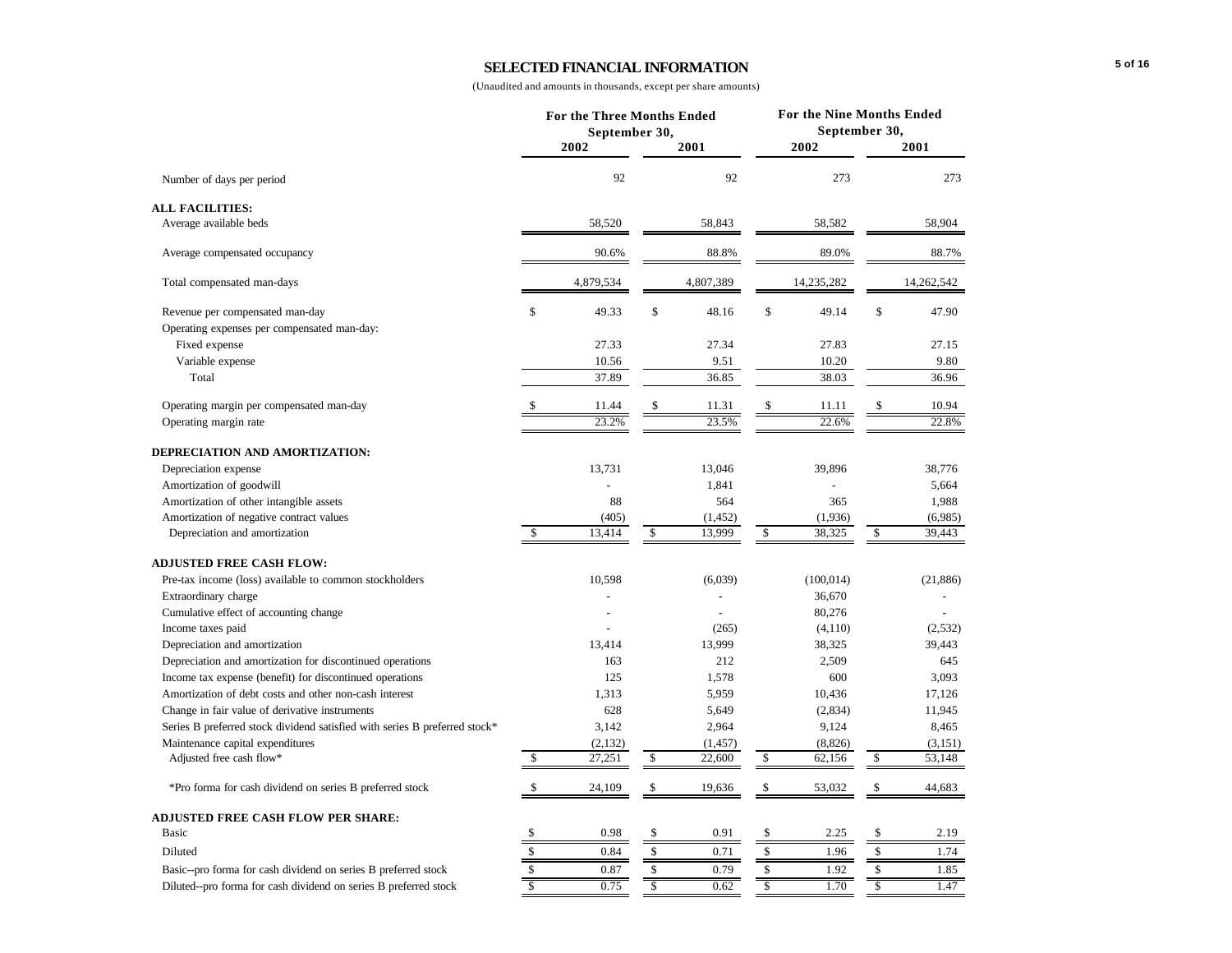### **SELECTED FINANCIAL INFORMATION**

|                                                                                | For the Three Months Ended<br>September 30, |           |      |           | For the Nine Months Ended<br>September 30, |           |    |           |  |
|--------------------------------------------------------------------------------|---------------------------------------------|-----------|------|-----------|--------------------------------------------|-----------|----|-----------|--|
|                                                                                |                                             | 2002      |      | 2001      |                                            | 2002      |    | 2001      |  |
| <b>MANAGED ONLY FACILITIES:</b>                                                |                                             |           |      |           |                                            |           |    |           |  |
| Management revenue                                                             | \$                                          | 78,815    | \$   | 75,114    | \$                                         | 227,390   | \$ | 219,513   |  |
| Operating expenses:                                                            |                                             |           |      |           |                                            |           |    |           |  |
| Fixed expense                                                                  |                                             | 46,076    |      | 46,184    |                                            | 138,140   |    | 135,975   |  |
| Variable expense                                                               |                                             | 16,838    |      | 14,703    |                                            | 47,378    |    | 43,962    |  |
| Total                                                                          |                                             | 62,914    |      | 60,887    |                                            | 185,518   |    | 179,937   |  |
| Contribution                                                                   | \$                                          | 15,901    | \$   | 14,227    | \$                                         | 41,872    | \$ | 39,576    |  |
| Average available beds                                                         |                                             | 20,200    |      | 20,523    |                                            | 20,262    |    | 20,562    |  |
| Average compensated occupancy                                                  |                                             | 102.2%    |      | 100.3%    |                                            | 101.1%    |    | 99.4%     |  |
| Total compensated man-days                                                     |                                             | 1,899,880 |      | 1,893,553 |                                            | 5,594,523 |    | 5,577,000 |  |
| Revenue per compensated man-day<br>Operating expenses per compensated man-day: | \$                                          | 41.48     | \$   | 39.67     | \$                                         | 40.65     | \$ | 39.36     |  |
| Fixed expense                                                                  |                                             | 24.25     |      | 24.39     |                                            | 24.69     |    | 24.38     |  |
| Variable expense                                                               |                                             | 8.86      |      | 7.76      |                                            | 8.47      |    | 7.88      |  |
| Total                                                                          |                                             | 33.11     |      | 32.15     |                                            | 33.16     |    | 32.26     |  |
| Operating margin per compensated man-day                                       | \$                                          | 8.37      | \$   | 7.51      | \$                                         | 7.48      | \$ | 7.10      |  |
| Operating margin rate                                                          |                                             | 20.2%     |      | 18.9%     |                                            | 18.4%     |    | 18.0%     |  |
| <b>OWNED AND MANAGED FACILITIES:</b>                                           |                                             |           |      |           |                                            |           |    |           |  |
| Management revenue                                                             | \$                                          | 161,888   | \$   | 156,417   | \$                                         | 472,182   | \$ | 463,620   |  |
| Operating expenses:                                                            |                                             |           |      |           |                                            |           |    |           |  |
| Fixed expense                                                                  |                                             | 87,282    |      | 85,227    |                                            | 258,092   |    | 251,278   |  |
| Variable expense                                                               |                                             | 34,670    |      | 31,022    |                                            | 97,820    |    | 95,863    |  |
| Total                                                                          |                                             | 121,952   |      | 116,249   |                                            | 355,912   |    | 347,141   |  |
| Contribution                                                                   | \$                                          | 39,936    | $\$$ | 40,168    | \$                                         | 116,270   | \$ | 116,479   |  |
| Average available beds                                                         |                                             | 38,320    |      | 38,320    |                                            | 38,320    |    | 38,342    |  |
| Average compensated occupancy                                                  |                                             | 84.5%     |      | 82.7%     |                                            | 82.6%     |    | 83.0%     |  |
| Total compensated man-days                                                     |                                             | 2,979,654 |      | 2,913,836 |                                            | 8,640,759 |    | 8,685,542 |  |
| Revenue per compensated man-day                                                | \$                                          | 54.33     | \$   | 53.68     | \$                                         | 54.65     | \$ | 53.38     |  |
| Operating expenses per compensated man-day:                                    |                                             |           |      |           |                                            |           |    |           |  |
| Fixed                                                                          |                                             | 29.29     |      | 29.25     |                                            | 29.87     |    | 28.93     |  |
| Variable                                                                       |                                             | 11.64     |      | 10.65     |                                            | 11.32     |    | 11.04     |  |
| Total                                                                          |                                             | 40.93     |      | 39.90     |                                            | 41.19     |    | 39.97     |  |
| Operating margin per compensated man-day                                       | \$                                          | 13.40     | \$   | 13.79     | \$                                         | 13.46     | \$ | 13.41     |  |
| Operating margin rate                                                          |                                             | 24.7%     |      | 25.7%     |                                            | 24.6%     |    | 25.1%     |  |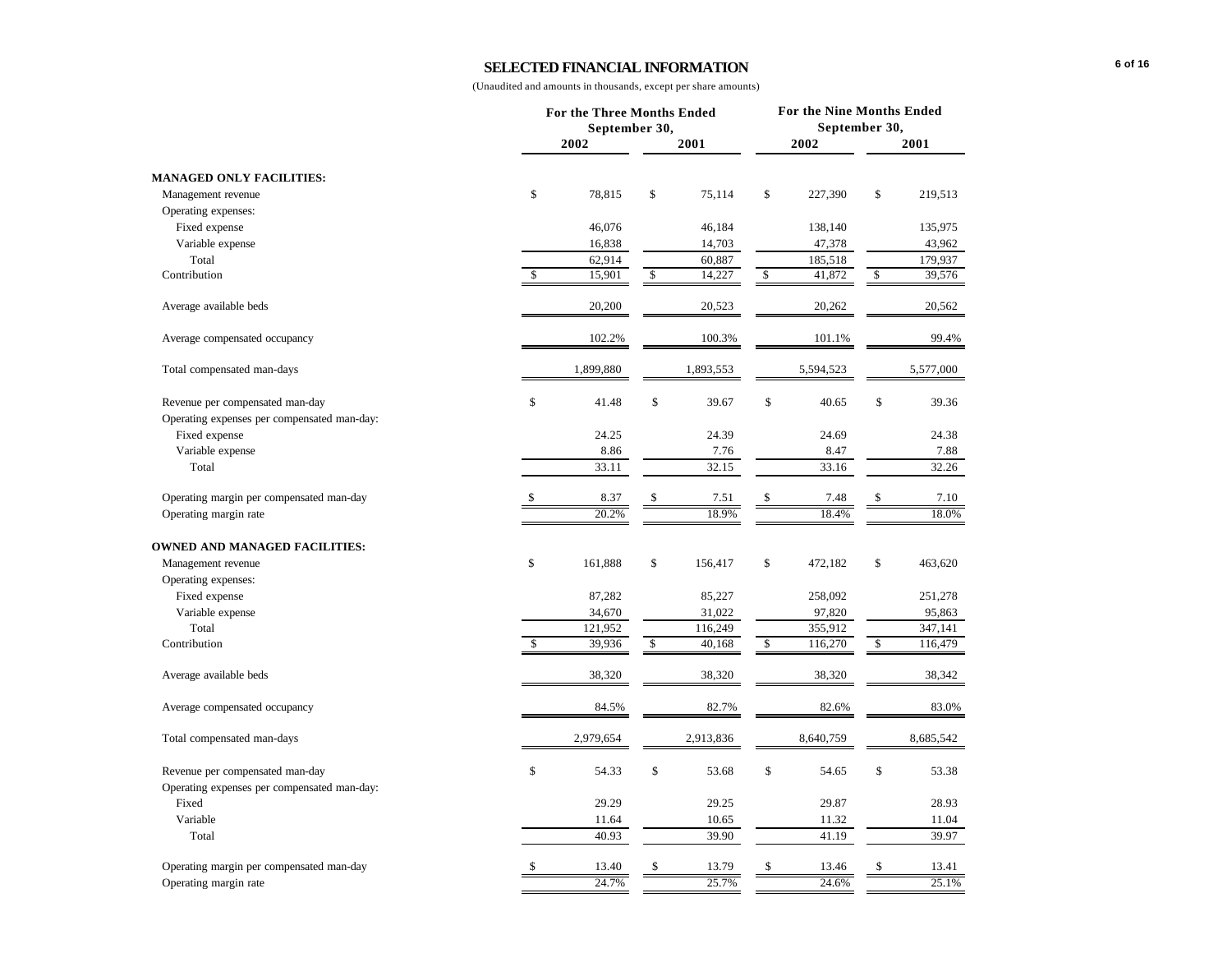#### **ANALYSIS OF OUTSTANDING DEBT AND PREFERRED STOCK**

(Unaudited and amounts in thousands)

|                                                                                                                                                                                                | Outstanding<br><b>Balance</b><br>12/31/2001 | Outstanding<br><b>Balance</b><br>9/30/2002 | <b>Stated</b><br><b>Interest</b><br>Rate | <b>Effective</b><br><b>Interest</b><br>1)<br>Rate | Maturity<br>Date | <b>Callable</b><br>Redeemable                                                                                                                                                              |
|------------------------------------------------------------------------------------------------------------------------------------------------------------------------------------------------|---------------------------------------------|--------------------------------------------|------------------------------------------|---------------------------------------------------|------------------|--------------------------------------------------------------------------------------------------------------------------------------------------------------------------------------------|
| <b>Fixed Rate:</b>                                                                                                                                                                             |                                             |                                            |                                          |                                                   |                  |                                                                                                                                                                                            |
| \$100.0 Million Senior Notes                                                                                                                                                                   | \$100,000                                   | S.<br>10,795                               | 12.00%                                   | 12.79%                                            | June 2006        |                                                                                                                                                                                            |
| \$250.0 Million Senior Notes                                                                                                                                                                   |                                             | 250,000                                    | 9.875%                                   | 10.31%                                            | May 2009         | Prior to May 1, 2005, 35% redeemable at 109.875%<br>with proceeds from equity offerings; on or after<br>May 1, 2006, 100% redeemable at various premium<br>prices until May 1, 2008 at par |
| \$40.0 Million Convertible Notes                                                                                                                                                               | 40,000                                      | 40,000                                     | 10.00%                                   | 2)<br>10.13%                                      | December 2008    | Redeemable on or after January 1, 2005 at 100% of par                                                                                                                                      |
| \$1.1 Million Convertible PIK No                                                                                                                                                               | 1.114                                       | $\overline{\phantom{a}}$                   | 10.00%                                   | 10.00%                                            | December 2003    | Redeemable on or after January 1, 2005 at 100% of par                                                                                                                                      |
| \$30.0 Million Convertible Notes                                                                                                                                                               | 30,000                                      | 30,000                                     | 8.00%                                    | 8.17%                                             | February 2005    | Beginning March 1, 2004, may force conversion if<br>the common stock price is greater than \$16.02                                                                                         |
| <b>Facility Debt</b>                                                                                                                                                                           | 580                                         | 503                                        | 10.00%                                   | 10.00%                                            | August 2006      |                                                                                                                                                                                            |
| <b>Total Fixed Rate Debt</b>                                                                                                                                                                   | 171.694                                     | 331,298                                    |                                          |                                                   |                  |                                                                                                                                                                                            |
| <b>Floating Rate:</b>                                                                                                                                                                          |                                             |                                            |                                          |                                                   |                  |                                                                                                                                                                                            |
| Lehman Credit Facility:                                                                                                                                                                        |                                             |                                            |                                          |                                                   |                  |                                                                                                                                                                                            |
| Term, net                                                                                                                                                                                      | 791,906                                     |                                            |                                          |                                                   |                  |                                                                                                                                                                                            |
| Term A                                                                                                                                                                                         |                                             | 67,500                                     |                                          |                                                   | March 31, 2006   |                                                                                                                                                                                            |
| Term B                                                                                                                                                                                         |                                             | 562,175                                    |                                          |                                                   | March 31, 2008   |                                                                                                                                                                                            |
|                                                                                                                                                                                                | 791,906                                     | 629,675                                    | 5.51%                                    | 3)<br>5.75%                                       |                  |                                                                                                                                                                                            |
| \$75.0 Million Revolver                                                                                                                                                                        |                                             | $\sim$                                     | None                                     | 4)<br>None                                        | March 31, 2006   |                                                                                                                                                                                            |
| <b>Total Floating Rate Debt</b>                                                                                                                                                                | 791,906                                     | 629,675                                    |                                          |                                                   |                  |                                                                                                                                                                                            |
| <b>Grand Total Debt</b>                                                                                                                                                                        | \$963,600                                   | \$960,973                                  | 6.95%                                    | 2)<br>7.24%                                       |                  |                                                                                                                                                                                            |
| Includes amortization of debt issuance costs.<br><sup>2)</sup> Does not include contingent interest sufficient to permit the bond holders to receive a 15.5% rate of return from inception. As |                                             |                                            |                                          |                                                   |                  |                                                                                                                                                                                            |

of September 30, 2002, accrued contingent interest totaled \$11.5 million.

<sup>3)</sup> Upon the completion of a comprehensive refinancing on May 3, 2002, the balance floats at LIBOR + 3.50%. In connection with the comprehensive refinancing, the Company entered into an interest rate cap that caps LIBOR at 5.0% on outstanding balances of \$200.0 million through May 20, 2004.

4) As of September 30, 2002, the Company had outstanding letters of credit totaling \$14.8 million, reducing the available borrowing capacity to \$60.2 million.

#### *Debt Maturity Schedule:*

| Year              | <b>Total Debt</b><br><b>Maturing</b> | % of Debt<br>Maturing | % of Debt<br><b>Maturing</b> |
|-------------------|--------------------------------------|-----------------------|------------------------------|
| 2002              | S<br>5.190                           | 0.54%                 | 0.54%                        |
| 2003              | 23.014                               | 2.39%                 | 2.93%                        |
| 2004              | 26,026                               | 2.71%                 | 5.64%                        |
| 2005              | 56.789                               | 5.91%                 | 11.55%                       |
| 2006              | 21.793                               | 2.27%                 | 13.82%                       |
| <b>Thereafter</b> | 828.161                              | 86.18%                | 100.00%                      |
|                   | 960,973<br>S                         | 100.00%               |                              |
|                   |                                      |                       |                              |

|                          | <b>Dividend</b>                               | Yield at  |                                                                                                                                                                                                             |
|--------------------------|-----------------------------------------------|-----------|-------------------------------------------------------------------------------------------------------------------------------------------------------------------------------------------------------------|
| <b>Preferred Stock:</b>  | Rate                                          | 9/30/2002 |                                                                                                                                                                                                             |
| Series A Preferred Stock | $8.0\%$ cash                                  | 9.88%     | Redeemable at any time on or after January 30,<br>2003 at \$25 per share plus dividends accrued and<br>unpaid at the redemption date                                                                        |
| Series B Preferred Stock | 12.0% PIK<br>through Q3<br>$2003$ and<br>cash | 12.64%    | Redeemable at \$24.46 at any time after six months<br>following the later of (i) three years after the date of<br>issuance in 2000 or (ii) the 91st day following the<br>redemption of the 12% Senior Notes |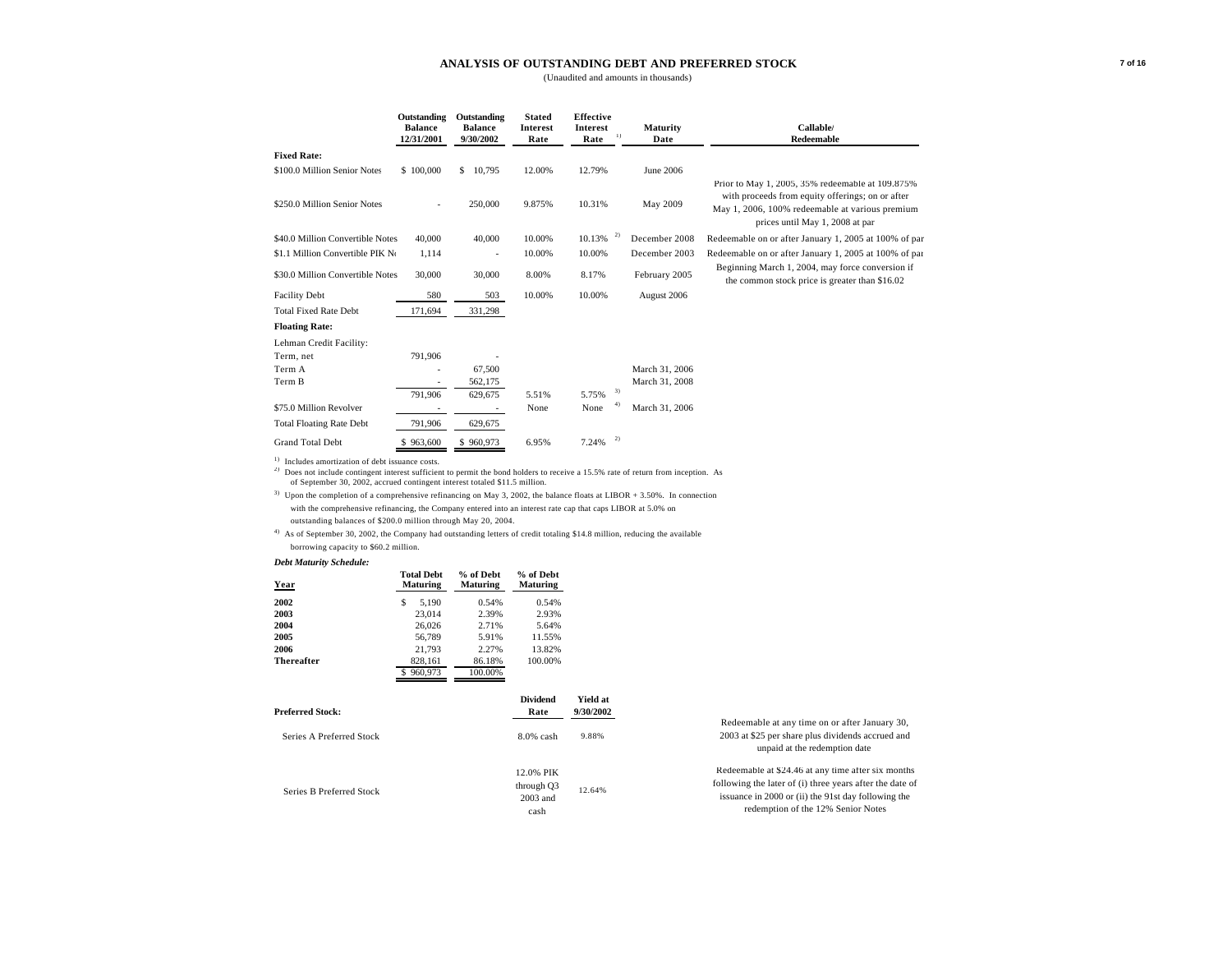# **SELECTED OPERATING RATIOS**

(Unaudited and amounts in thousands, except per share amounts)

|                                                                                                    | For the Three Months Ended<br>September 30, |         |                |    |         | For the Nine Months Ended<br>September 30, |         |
|----------------------------------------------------------------------------------------------------|---------------------------------------------|---------|----------------|----|---------|--------------------------------------------|---------|
|                                                                                                    | 2002                                        |         | 2001           |    | 2002    |                                            | 2001    |
| <b>COVERAGE RATIOS:</b>                                                                            |                                             |         |                |    |         |                                            |         |
| Interest coverage ratio (EBITDA/Interest incurred) (x)                                             |                                             | 2.7     | 2.0            |    | 2.2     |                                            | 1.7     |
| Debt service coverage ratio (EBITDA/(Interest incurred $+$ Scheduled principal pmts)) (x)          |                                             | 2.1     | 1.9            |    | 1.9     |                                            | 1.6     |
| Fixed charge coverage ratio (EBITDA/(Interest incurred $+$ Scheduled prin pmts $+$ Pfd dist.)) (x) |                                             | 1.7     | 1.6            |    | 1.5     |                                            | 1.4     |
| Senior debt coverage ratio (Senior debt/Annualized EBITDA) (x)                                     |                                             | 4.6     | 4.6            |    | 4.8     |                                            | 4.8     |
| Total debt coverage ratio (Total debt/Annualized EBITDA) (x)                                       |                                             | 5.0     | 5.0            |    | 5.2     |                                            | 5.1     |
| Accounts receivable turnover (Annualized revenues/Accounts receivable) (x)                         |                                             | 7.1     | 6.4            |    | 6.9     |                                            | 6.3     |
| <b>DEBT/EQUITY RATIOS:</b>                                                                         |                                             |         |                |    |         |                                            |         |
| Total debt/Total market capitalization                                                             |                                             | 62.4%   | 68.7%          |    | 62.4%   |                                            | 68.7%   |
| Total debt/Equity market capitalization                                                            | 165.7%                                      |         | 219.8%         |    | 165.7%  |                                            | 219.8%  |
| Total debt/Book equity capitalization                                                              | 138.8%                                      |         | 144.3%         |    | 138.8%  |                                            | 144.3%  |
| Total debt/Gross book value of real estate assets                                                  |                                             | 54.8%   | 56.2%          |    | 54.8%   |                                            | 56.2%   |
| <b>RETURN ON INVESTMENT RATIOS:</b>                                                                |                                             |         |                |    |         |                                            |         |
| Annualized return on operating real estate investments                                             |                                             |         |                |    |         |                                            |         |
| (Annualized EBITDA/Average operating real estate investments (undepreciated book value)*)          |                                             | 11.0%   | 11.3%          |    | 10.7%   |                                            | 10.6%   |
| Annualized return on total assets                                                                  |                                             |         |                |    |         |                                            |         |
| (Annualized EBITDA/Average total assets (undepreciated book value)*)                               |                                             | 9.4%    | 9.5%           |    | 8.9%    |                                            | 8.9%    |
| <b>OVERHEAD RATIOS:</b>                                                                            |                                             |         |                |    |         |                                            |         |
| Annualized general & administrative expenses/Average total assets (undepreciated book value)*      |                                             | 1.6%    | 1.6%           |    | 1.5%    |                                            | 1.6%    |
| General & administrative expenses/Total revenues                                                   |                                             | 3.3%    | 3.6%           |    | 3.3%    |                                            | 3.6%    |
| <b>INTEREST EXPENSE, NET</b>                                                                       |                                             |         |                |    |         |                                            |         |
| Interest income from continuing operations                                                         |                                             | (1,349) | (1, 479)       |    | (3,393) |                                            | (6,300) |
| Interest incurred                                                                                  | 17,995                                      |         | 25,273         |    | 62,334  |                                            | 86,416  |
| Amortization of debt costs and other non-cash interest                                             | 1,313                                       |         | 5,959          |    | 10,436  |                                            | 17,126  |
| Capitalized interest                                                                               |                                             |         |                |    |         |                                            |         |
| Interest expense, net                                                                              | 17,959<br>\$                                | \$      | 29,753         | \$ | 69,377  | \$                                         | 97,242  |
| <b>EBITDA CALCULATION:</b>                                                                         |                                             |         |                |    |         |                                            |         |
| Operating income                                                                                   | \$<br>35,171                                | \$      | 32,531         | \$ | 98,097  | \$                                         | 96,423  |
| Depreciation and amortization                                                                      | 13,414                                      |         | 13,999         |    | 38,325  |                                            | 39,443  |
| Discontinued operations, net of taxes                                                              |                                             | (713)   | 2,001          |    | 630     |                                            | 6,328   |
| Depreciation and amortization for discontinued operations                                          |                                             | 163     | 212            |    | 2,509   |                                            | 645     |
| Income tax expense (benefit) for discontinued operations                                           |                                             | 125     | 1,578          |    | 600     |                                            | 3,093   |
| Interest income for discontinued operations                                                        |                                             | (135)   | (116)          |    | (355)   |                                            | (490)   |
| (Gain) loss on disposal of assets for discontinued operations                                      |                                             | 111     | $\overline{a}$ |    | 20      |                                            |         |
| <b>EBITDA</b>                                                                                      | \$<br>48,136                                | \$      | 50,205         | \$ | 139,826 | <sup>\$</sup>                              | 145,442 |
|                                                                                                    |                                             |         |                |    |         |                                            |         |

*\*Calculated as a simple average (beginning of period plus end of period divided by 2)*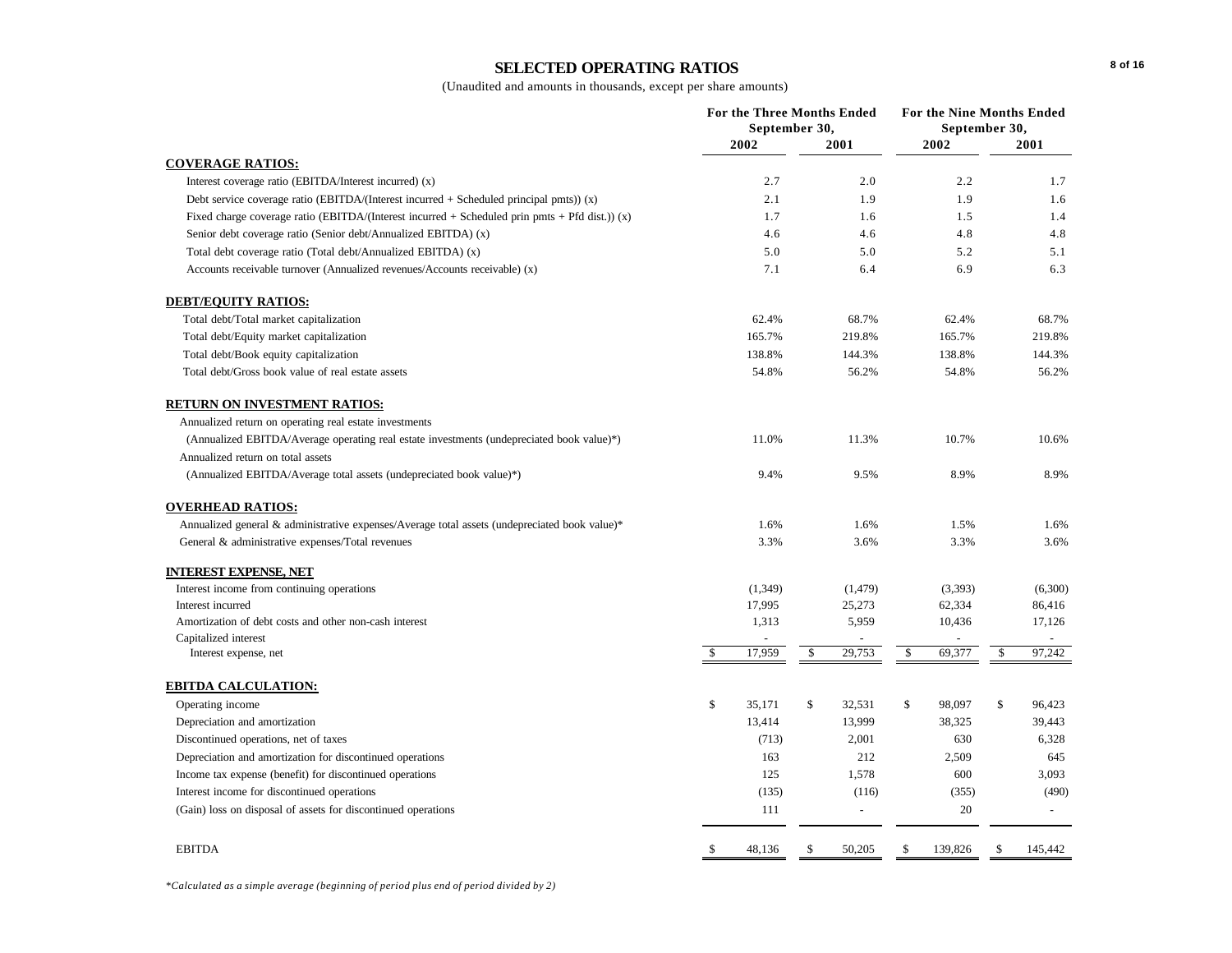# **FACILITY PORTFOLIO** 9 of 16

| <b>Facility Name</b>                                             | <b>Year Constructed</b><br>(A) | <b>Primary Customer</b> | <b>Design</b><br>Capacity $(B)$ | <b>Security</b><br>Level | <b>Facility Type</b><br>(C) | <b>Term</b> | <b>Remaining</b><br><b>Renewal Options</b><br>(D) | Occupancy % for<br>the Quarter ended<br>9/30/02 |
|------------------------------------------------------------------|--------------------------------|-------------------------|---------------------------------|--------------------------|-----------------------------|-------------|---------------------------------------------------|-------------------------------------------------|
| <b>Owned and Managed Facilities:</b>                             |                                |                         |                                 |                          |                             |             |                                                   |                                                 |
| Central Arizona Detention Center<br>Florence, Arizona            | 1994, 1998                     | <b>USMS</b>             | 2,304                           | Multi                    | Detention                   | $Nov-02$    | $(2)$ 1 year                                      | 126.19%                                         |
| <b>Eloy Detention Center</b><br>Eloy, Arizona                    | 1995, 1996                     | BOP, INS                | 1,500                           | Medium                   | Detention                   | Feb-03      | $(6)$ 1 year                                      | 94.27%                                          |
| Florence Correctional Center<br>Florence, Arizona                | 1999                           | State of Alaska         | 1,600                           | Medium                   | Correctional                | $Jun-04$    |                                                   | 74.08%                                          |
| California Correctional Center<br>California City, California    | 1999                           | <b>BOP</b>              | 2,304                           | Minimum                  | Correctional                | $Sep-03$    | $(7)$ 1 year                                      | 112.98%                                         |
| San Diego Correctional Facility (E)<br>San Diego, California     | 1999, 2000                     | <b>INS</b>              | 1,232                           | Minimum/<br>Medium       | Detention                   | Dec-02      | $(2)$ 1 year                                      | 84.98%                                          |
| <b>Bent County Correctional Facility</b><br>Las Animas, Colorado | 1992, 1997                     | State of Colorado       | 700                             | Medium                   | Correctional                | $Jun-03$    | $(1)$ 1 year                                      | 86.02%                                          |
| Huerfano County Correctional Center (F)<br>Walsenburg, Colorado  | 1997                           | State of Colorado       | 752                             | Medium                   | Correctional                | $Jun-03$    | $(1)$ 1 year                                      | 82.66%                                          |
| Kit Carson Correctional Center<br>Burlington, Colorado           | 1998                           | State of Colorado       | 768                             | Medium                   | Correctional                | $Jun-03$    | $(1)$ 1 year                                      | 78.24%                                          |
| Coffee Correctional Facility (G)<br>Nicholls, Georgia            | 1998, 1999                     | State of Georgia        | 1,524                           | Medium                   | Correctional                | $Jun-03$    | $(16)$ 1 year                                     | 97.90%                                          |
| McRae Correctional Facility (H)<br>McRae, Georgia                | 2002                           | <b>BOP</b>              | 1,524                           | Minimum                  | Correctional                | (H)         | $(7)$ 1 year                                      | 0.00%                                           |
| Wheeler Correctional Facility (G)<br>Alamo, Georgia              | 1998, 1999                     | State of Georgia        | 1,524                           | Medium                   | Correctional                | $Jun-03$    | $(16)$ 1 year                                     | 97.83%                                          |
| <b>Leavenworth Detention Center</b><br>Leavenworth, Kansas       | 1992, 2000                     | <b>USMS</b>             | 483                             | Maximum                  | Detention                   | Dec-02      | $(1)$ 1 year                                      | 107.45%                                         |
| Lee Adjustment Center<br>Beattyville, Kentucky                   | 1990                           | State of Kentucky       | 756                             | Minimum/<br>Medium       | Correctional                | May-03      | $(3)$ 2 year                                      | 68.34%                                          |
| Marion Adjustment Center<br>St. Mary, Kentucky                   | 1955, 1988                     | State of Kentucky       | 790                             | Minimum                  | Correctional                | $Dec-03$    |                                                   | 71.32%                                          |
| <b>Otter Creek Correctional Center</b><br>Wheelwright, Kentucky  | 1993                           | State of Indiana        | 656                             | Minimum/<br>Medium       | Correctional                | $Jan-03$    |                                                   | 99.35%                                          |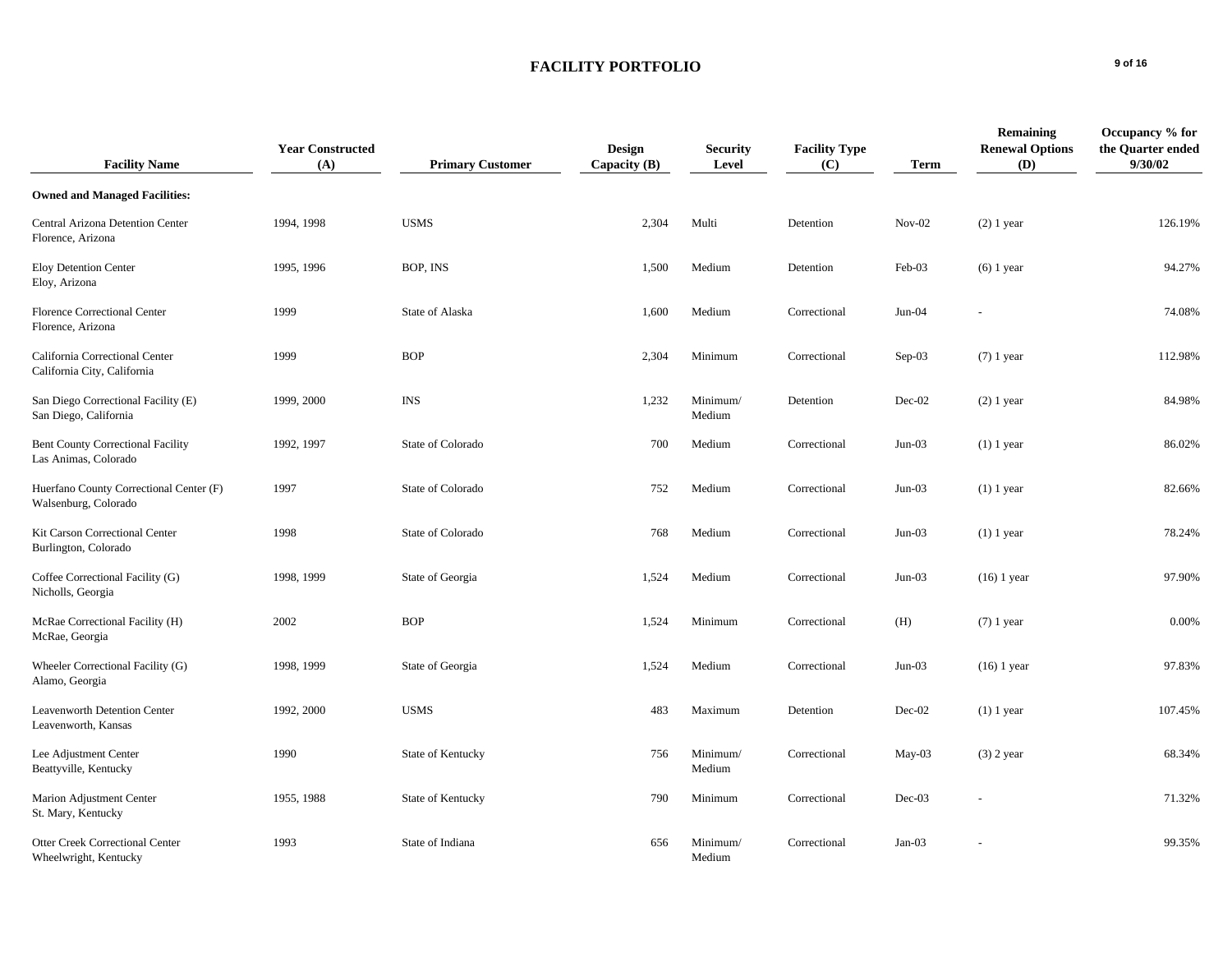# FACILITY PORTFOLIO
<sup>10 of 16</sup>

| <b>Facility Name</b>                                                    | <b>Year Constructed</b><br>(A) | <b>Primary Customer</b> | <b>Design</b><br>Capacity $(B)$ | <b>Security</b><br>Level | <b>Facility Type</b><br>(C) | <b>Term</b> | <b>Remaining</b><br><b>Renewal Options</b><br>(D) | Occupancy % for<br>the Quarter ended<br>9/30/02 |
|-------------------------------------------------------------------------|--------------------------------|-------------------------|---------------------------------|--------------------------|-----------------------------|-------------|---------------------------------------------------|-------------------------------------------------|
| Prairie Correctional Facility<br>Appleton, Minnesota                    | 1991                           | State of Wisconsin      | 1,338                           | Medium                   | Correctional                | $Dec-02$    |                                                   | 94.93%                                          |
| Tallahatchie County Correctional Facility (I)<br>Tutweiler, Mississippi | 2000                           | Tallahatchie County, MS | 1,104                           | Medium                   | Correctional                | $May-03$    | 3 year indefinite                                 | 11.32%                                          |
| Crossroads Correctional Center (J)<br>Shelby, Montana                   | 1999                           | State of Montana        | 512                             | Multi                    | Correctional                | Aug- $03$   | $(8)$ 2 year                                      | 86.09%                                          |
| Cibola County Corrections Center<br>Milan, New Mexico                   | 1994, 1999                     | <b>BOP</b>              | 1,072                           | Minimum                  | Correctional                | Sep-03      | $(7)$ 1 year                                      | 100.92%                                         |
| New Mexico Women's Correctional Facility<br>Grants, New Mexico          | 1989, 2000                     | State of New Mexico     | 596                             | Multi                    | Correctional                | $Jun-03$    | $(2)$ 1 year                                      | 88.10%                                          |
| <b>Torrance County Detention Facility</b><br>Estancia, New Mexico       | 1990, 1997                     | <b>USMS</b>             | 910                             | Multi                    | Detention                   | Indefinite  | $\overline{a}$                                    | 93.46%                                          |
| Northeast Ohio Correctional Center (K)<br>Youngstown, Ohio              | 1997                           |                         | 2,016                           | Medium                   | Correctional                |             |                                                   | 0.00%                                           |
| Cimarron Correctional Facility (L)<br>Cushing, Oklahoma                 | 1997                           | State of Oklahoma       | 960                             | Medium                   | Correctional                | $Dec-02$    |                                                   | 97.65%                                          |
| Davis Correctional Facility (L)<br>Holdenville, Oklahoma                | 1996                           | State of Oklahoma       | 960                             | Medium                   | Correctional                | Dec-02      |                                                   | 97.55%                                          |
| Diamondback Correctional Facility<br>Watonga, Oklahoma                  | 1998, 2000                     | State of Oklahoma       | 2,160                           | Medium                   | Correctional                | $Dec-02$    |                                                   | 64.01%                                          |
| North Fork Correctional Facility<br>Sayre, Oklahoma                     | 1998                           | State of Wisconsin      | 1,440                           | Medium                   | Correctional                | $Dec-02$    |                                                   | 101.01%                                         |
| West Tennessee Detention Facility<br>Mason, Tennessee                   | 1990, 1996                     | <b>USMS</b>             | 600                             | Multi                    | Correctional                | $Dec-02$    |                                                   | 46.90%                                          |
| Shelby Training Center (M)<br>Memphis, Tennessee                        | 1986, 1995                     | Shelby County, TN       | 200                             | Secure                   | Juvenile                    | Apr- $15$   |                                                   | 98.04%                                          |
| Whiteville Correctional Facility (N)<br>Whiteville, Tennessee           | 1998                           | State of Wisconsin      | 1,536                           | Medium                   | Correctional                | Dec-02      |                                                   | 50.59%                                          |
| Bridgeport Pre-Parole Transfer Facility<br>Bridgeport, Texas            | 1989                           | <b>State of Texas</b>   | 200                             | Medium                   | Correctional                | Aug- $03$   |                                                   | 98.72%                                          |
| <b>Eden Detention Center</b><br>Eden, Texas                             | 1990                           | <b>BOP</b>              | 1,225                           | Minimum                  | Correctional                | Apr-04      |                                                   | 105.08%                                         |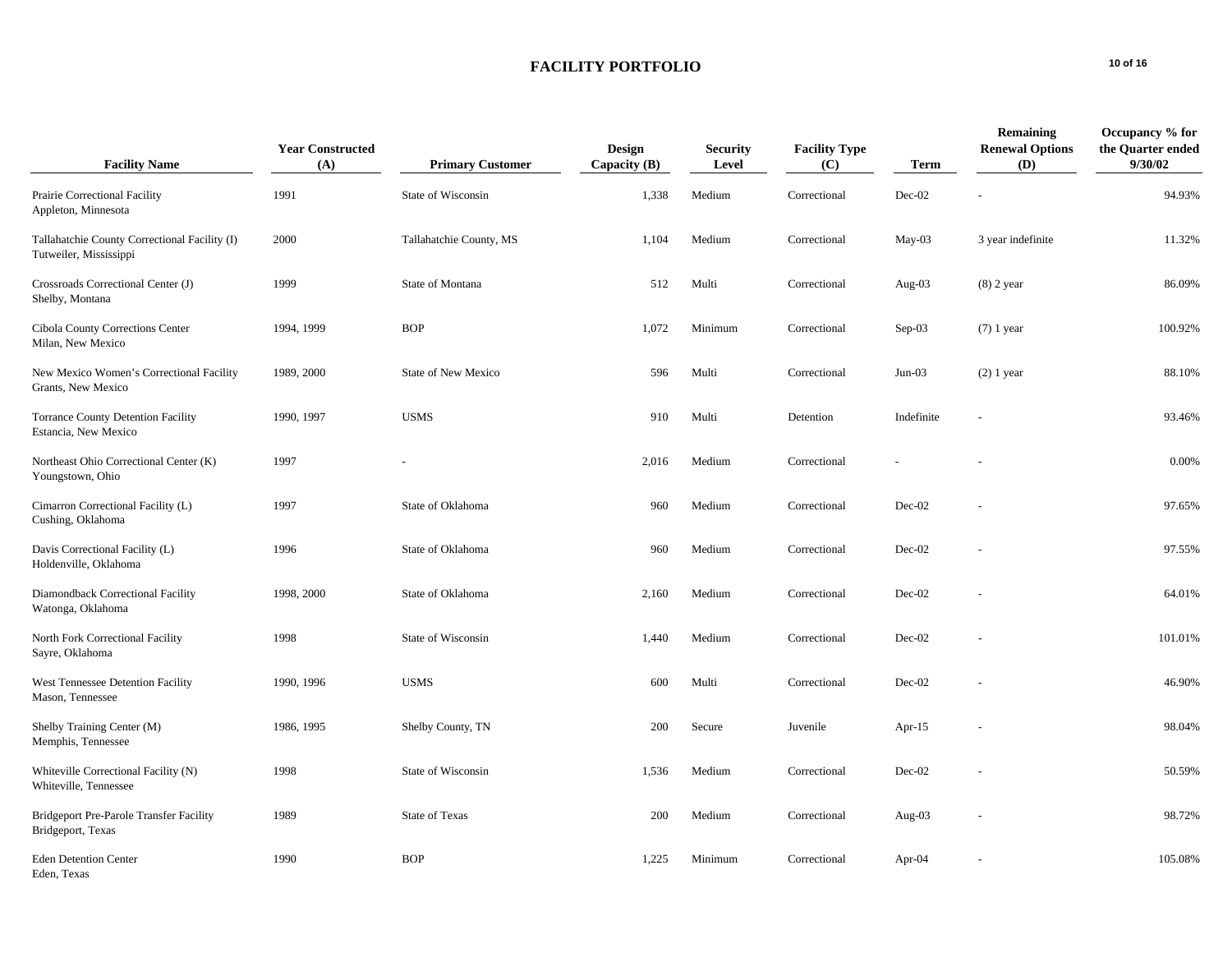# FACILITY PORTFOLIO
<sup>11 of 16</sup>

| <b>Facility Name</b>                                                                     | <b>Year Constructed</b><br>(A) | <b>Primary Customer</b> | <b>Design</b><br>Capacity $(B)$ | <b>Security</b><br>Level | <b>Facility Type</b><br>(C) | <b>Term</b> | <b>Remaining</b><br><b>Renewal Options</b><br>(D) | Occupancy % for<br>the Quarter ended<br>9/30/02 |
|------------------------------------------------------------------------------------------|--------------------------------|-------------------------|---------------------------------|--------------------------|-----------------------------|-------------|---------------------------------------------------|-------------------------------------------------|
| <b>Houston Processing Center</b><br>Houston, Texas                                       | 1984                           | <b>INS</b>              | 411                             | Medium                   | Detention                   | Mar-03      |                                                   | 126.84%                                         |
| Laredo Processing Center<br>Laredo, Texas                                                | 1985, 1990                     | <b>INS</b>              | 258                             | Minimum/<br>Medium       | Detention                   | Mar-03      |                                                   | 151.35%                                         |
| Webb County Detention Center<br>Laredo, Texas                                            | 1998                           | <b>USMS</b>             | 480                             | Medium                   | Detention                   | Feb-03      |                                                   | 115.66%                                         |
| Mineral Wells Pre-Parole Transfer Facility<br>Mineral Wells, Texas                       | 1995                           | State of Texas          | 2,103                           | Minimum                  | Correctional                | Aug-03      |                                                   | 91.93%                                          |
| T. Don Hutto Correctional Center<br>Taylor, Texas                                        | 1997                           | <b>State of Texas</b>   | 480                             | Medium                   | Correctional                | $Jan-03$    | $(1)$ 2 year                                      | 54.54%                                          |
| D.C. Correctional Treatment Facility (O)<br>Washington D.C.                              | 1992                           | District of Columbia    | 866                             | Medium                   | Correctional                | $Mar-17$    |                                                   | 88.52%                                          |
| Total design capacity for Owned and Managed Facilities (37 Owned and Managed Facilities) |                                |                         | 39,844                          |                          |                             |             |                                                   |                                                 |
| <b>Managed Only Facilities:</b>                                                          |                                |                         |                                 |                          |                             |             |                                                   |                                                 |
| <b>Bay Correctional Facility</b><br>Panama City, Florida                                 | N/A                            | State of Florida        | 750                             | Medium                   | Correctional                | $Jun-04$    | $(1)$ 2 year                                      | 99.49%                                          |
| Bay County Jail and Annex<br>Panama City, Florida                                        | N/A                            | Bay County, FL          | 677                             | Multi                    | Detention                   | $Sep-06$    |                                                   | 143.24%                                         |
| Citrus County Detention Facility<br>Lecanto, Florida                                     | N/A                            | Citrus County, FL       | 400                             | Multi                    | Detention                   | $Sep-05$    | $(1)$ 5 year                                      | 98.20%                                          |
| Gadsden Correctional Institution<br>Quincy, Florida                                      | N/A                            | State of Florida        | 896                             | Minimum/<br>Medium       | Correctional                | $Jun-03$    |                                                   | 99.62%                                          |
| Hernando County Jail<br>Brooksville, Florida                                             | N/A                            | Hernando County, FL     | 302                             | Multi                    | Detention                   | $Oct-10$    |                                                   | 117.29%                                         |
| Lake City Correctional Facility<br>Lake City, Florida                                    | N/A                            | State of Florida        | 350                             | Secure                   | Correctional                | $Jun-03$    | $(1)$ 2 year                                      | 99.32%                                          |
| Okeechobee Juvenile Offender<br><b>Correctional Center</b><br>Okeechobee, Florida        | N/A                            | State of Florida        | 96                              | Secure                   | Juvenile                    | Dec-02      |                                                   | 100.00%                                         |
| Idaho Correctional Center<br>Boise, Idaho                                                | N/A                            | State of Idaho          | 1,270                           | Minimum/<br>Medium       | Correctional                | $Jun-05$    |                                                   | 99.50%                                          |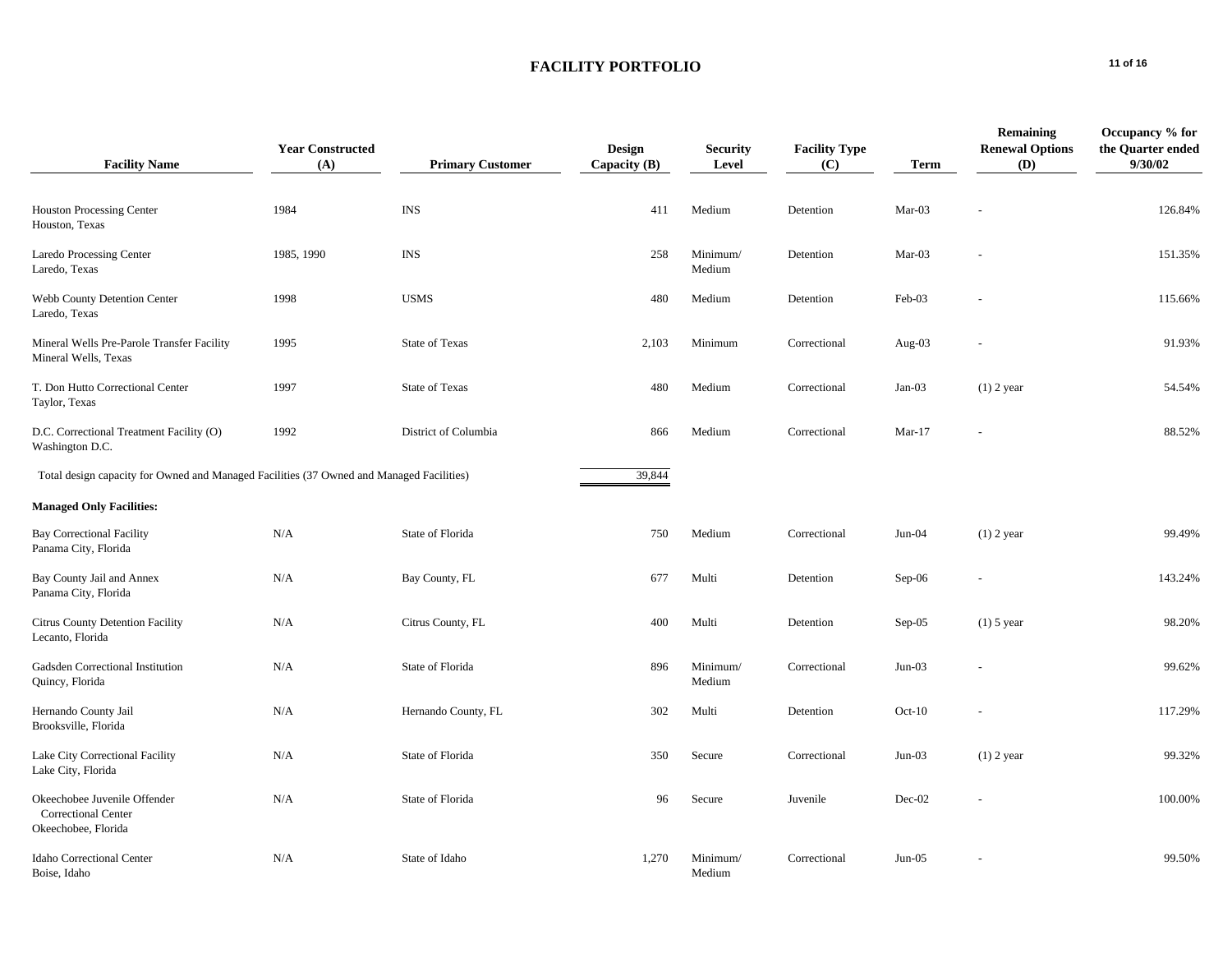# **FACILITY PORTFOLIO 12 of 16**

| <b>Facility Name</b>                                                | <b>Year Constructed</b><br>(A) | <b>Primary Customer</b>   | <b>Design</b><br>Capacity (B) | <b>Security</b><br>Level | <b>Facility Type</b><br>(C) | <b>Term</b> | Remaining<br><b>Renewal Options</b><br>(D) | Occupancy % for<br>the Quarter ended<br>9/30/02 |
|---------------------------------------------------------------------|--------------------------------|---------------------------|-------------------------------|--------------------------|-----------------------------|-------------|--------------------------------------------|-------------------------------------------------|
| Marion County Jail<br>Indianapolis, Indiana                         | N/A                            | Marion County, IN         | 670                           | Multi                    | Detention                   | $Nov-04$    |                                            | 123.27%                                         |
| Winn Correctional Center<br>Winnfield, Louisiana                    | N/A                            | State of Louisiana        | 1,538                         | Medium/<br>Maximum       | Correctional                | Mar-03      | $(1)$ 2 year                               | 95.04%                                          |
| Delta Correctional Facility (P)<br>Greenwood, Mississippi           | N/A                            | State of Mississippi      | 1,016                         | Minimum/<br>Medium       | Correctional                | $Jan-04$    |                                            | 71.83%                                          |
| Wilkinson County Correctional Facility<br>Woodville, Mississippi    | N/A                            | State of Mississippi      | 1,000                         | Medium                   | Correctional                | $Jan-04$    | $(1)$ 2 year                               | 101.47%                                         |
| Southern Nevada Women's Correctional<br>Center<br>Las Vegas, Nevada | N/A                            | State of Nevada           | 500                           | Multi                    | Correctional                | Oct-04      | 3 year indefinite                          | 108.71%                                         |
| Elizabeth Detention Center<br>Elizabeth, New Jersey                 | N/A                            | <b>INS</b>                | 300                           | Minimum                  | Detention                   | $Jan-03$    | $(2)$ 1 year                               | 91.02%                                          |
| David L. Moss Criminal Justice Center<br>Tulsa, Oklahoma            | N/A                            | Tulsa County, OK          | 1,440                         | Multi                    | Detention                   | $Jun-05$    | $(2)$ 1 year                               | 91.66%                                          |
| Silverdale Facilities<br>Chattanooga, Tennessee                     | N/A                            | Hamilton County, TN       | 576                           | Multi                    | Juvenile                    | $Sep-04$    | $(2)$ 4 year                               | 115.19%                                         |
| South Central Correctional Center<br>Clifton, Tennessee             | N/A                            | <b>State of Tennessee</b> | 1,506                         | Medium                   | Correctional                | $Jun-05$    | $(1)$ 2 year                               | 110.01%                                         |
| <b>Tall Trees</b><br>Memphis, Tennessee                             | N/A                            | State of Tennessee        | 63                            | Non-secure               | Juvenile                    | $Jun-03$    |                                            | 86.28%                                          |
| Metro-Davidson County Detention Facility<br>Nashville, Tennessee    | N/A                            | Davidson County, TN       | 1,092                         | Multi                    | Detention                   | May-03      |                                            | 114.29%                                         |
| Hardeman County Correctional Facility<br>Whiteville, Tennessee      | N/A                            | State of Tennessee        | 2,016                         | Medium                   | Correctional                | $Jul-05$    | $(1)$ 2 year                               | 98.29%                                          |
| <b>Bartlett State Jail</b><br>Bartlett, Texas                       | N/A                            | State of Texas            | 962                           | Minimum/<br>Medium       | Correctional                | Aug-03      |                                            | 101.86%                                         |
| Liberty County Jail/Juvenile Center<br>Liberty, Texas               | N/A                            | <b>USMS</b>               | 380                           | Multi                    | Detention                   | $Jan-05$    | $(2)$ 1 year                               | 87.30%                                          |
| Sanders Estes Unit<br>Venus, Texas                                  | N/A                            | State of Texas            | 1,000                         | Minimum/<br>Medium       | Correctional                | Aug- $03$   |                                            | 99.53%                                          |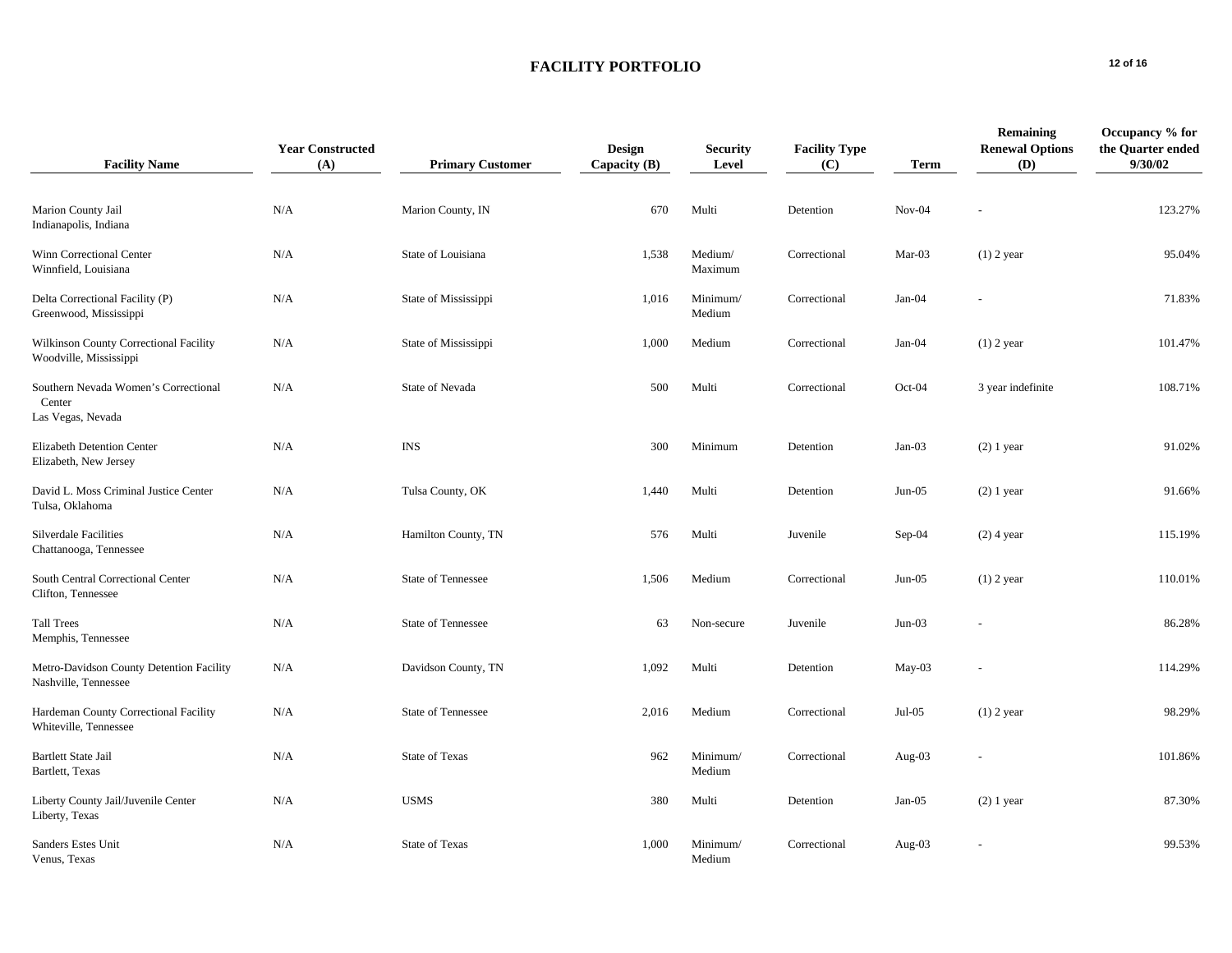### **FACILITY PORTFOLIO** 13 of 16

|                                                                                | <b>Year Constructed</b> |                                     | <b>Design</b>            | <b>Security</b> | <b>Facility Type</b> |           | Remaining<br><b>Renewal Options</b> | Occupancy % for<br>the Quarter ended |
|--------------------------------------------------------------------------------|-------------------------|-------------------------------------|--------------------------|-----------------|----------------------|-----------|-------------------------------------|--------------------------------------|
| <b>Facility Name</b>                                                           | (A)                     | <b>Primary Customer</b>             | Capacity $(B)$           | Level           | (C)                  | Term      | (D)                                 | 9/30/02                              |
| Lawrenceville Correctional Center<br>Lawrenceville, Virginia                   | N/A                     | Commonwealth of Virginia            | 1,500                    | Medium          | Correctional         | $Mar-03$  | $\sim$                              | 105.07%                              |
| Total design capacity for Managed Only Facilities (24 Managed Only Facilities) |                         |                                     | 20,300                   |                 |                      |           |                                     |                                      |
| <b>Total design capacity for All Facilities</b>                                |                         |                                     | 60,144                   |                 |                      |           |                                     |                                      |
| <b>Leased Facilities:</b>                                                      |                         |                                     |                          |                 |                      |           |                                     |                                      |
| Leo Chesney Correctional Center (Q)<br>Live Oak, California                    | 1989                    | <b>Cornell Corrections</b>          | 240                      | Minimum         | Owned/Leased         | Aug- $02$ | $\overline{\phantom{a}}$            | N/A                                  |
| Queensgate Correctional Facility<br>Cincinnati, Ohio                           | 1906                    | Hamilton County, OH                 | 850                      | Medium          | Owned/Leased         | Feb-04    | $(3)$ 1 year                        | N/A                                  |
| Community Education Partners (R)<br>Houston, Texas                             | N/A                     | <b>Community Education Partners</b> | $\overline{\phantom{0}}$ | Non-secure      | Owned/Leased         | Jun-08    | $(3)$ 5 year                        | N/A                                  |

(A) The year constructed represents the initial completion of the facility's construction, as well as significant additions to the facility that occurred at a later date.

(B) Design capacity measures the number of beds, and accordingly, the number of inmates each facility is designed to accommodate. We believe design capacity is an appropriate measure for evaluating prison operations, because the revenue generated by each facility is based on a per diem or monthly rate per inmate housed at the facility paid by the corresponding contracting governmental entity. (C) We manage numerous facilities that have more than a single function (i.e., housing both long-term sentenced adult prisoners and pre-trial detainees). The primary functional categories into which facility types are identified was determined by the relative size of prisoner populations in a particular facility on September 30, 2002. If, for example, a 1,000-bed facility housed 900 adult prisoners with sentences in excess of one year and 100 pre-trial detainees, the primary functional category to which it would be assigned would be that of correction facilities and not detention facilities. It should be understood that the primary functional category to which multi-user facilities are assigned may change from time to time.

(D) Remaining renewal options represents the number of renewals options, if applicable, and the remaining term of each option renewal.

(E) The facility is subject to a ground lease with the County of San Diego whereby the initial lease term is 18 years from the commencement of the contract, as defined. The County has the right to buy out all, or designated portions of, the premises at various times prior to the expiration of the term at a price generally equal to the cost of the premises, or the designated portion of the premises, less an allowance for the amortization over a 20-year period. Upon expiration of the lease, ownership of the facility automatically reverts to the County of San Diego.

(F) The facility is subject to a purchase option held by Huerfano County which grants Huerfano County the right to purchase the facility upon an early termination of the contract at a price generally equal to the cost of the facility plus 80% of the percentage increase in the Consumer Price Index, cumulated annually.

(G) The facility is subject to a purchase option held by the Georgia Department of Corrections, or GDOC, which grants the GDOC the right to purchase the facility for the lesser of the facility's depreciated book value or fair market value at any time during the term of the contract between us and the GDOC.

(H) On May 30, 2002 we were awarded a contract with the BOP to house approximately 1,500 inmates at the facility. The term of the three-year contract is expected to commence late in the fourth quarter of 2002.

(I) The facility is subject to a purchase option held by the Tallahatchie County Correctional Authority which grants Tallahatchie County Correctional Authority the right to purchase the facility at any time during the contract at a price generally equal to the cost of the premises less an allowance for amortization over a 20-year period. This facility is substantially vacant.

(J) The State of Montana has an option to purchase the facility at fair market value generally at any time during the term of the contract with us.

(K) All inmates were transferred out of this facility during 2001 due to a new law that mandated that the BOP assume jurisdiction of all D.C. offenders under the custody of the BOP by the end of 2001.

(L) The facility is subject to a purchase option held by the Oklahoma Department of Corrections, or ODC, which grants the ODC the right to purchase the facility at its fair market value at any time. (M) Upon conclusion of the thirty-year lease with Shelby County, Tennessee, the facility will become the property of Shelby County. Prior to such time, if the County terminates the lease without cause, or breaches the lease or the State fails to fund the contract, we may purchase the property for \$150,000. If we terminate the lease without cause, or breach the contract, we will be required to

purchase the property for its fair market value as agreed to by the County and us.

(N) During October 2002, we agreed to lease this facility to Hardeman County, Tennessee, which has contracted with the State of Tennessee to manage up to 1,536 inmates at this facility. We have contracted with Hardeman County to manage the inmates housed at this facility. The State of Tennessee has the option to purchase the facility in the event of our bankruptcy, or upon an operational breach, as defined, at a price equal to the book value, as defined.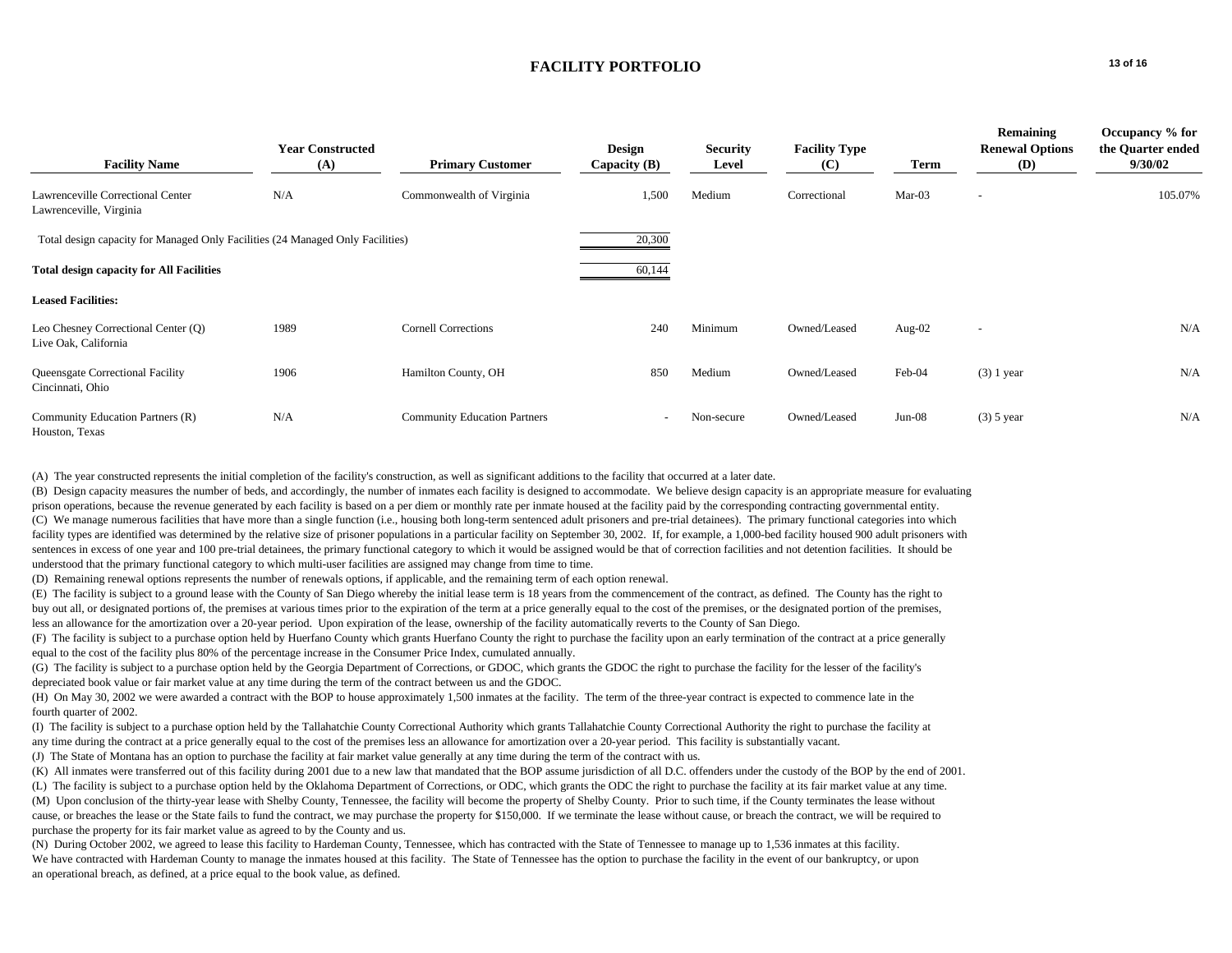### **FACILITY PORTFOLIO** 14 of 16

|                      |                         |                         |               |                 |                      |      | Remaining              | Occupancy % for   |
|----------------------|-------------------------|-------------------------|---------------|-----------------|----------------------|------|------------------------|-------------------|
|                      | <b>Year Constructed</b> |                         | <b>Design</b> | <b>Security</b> | <b>Facility Type</b> |      | <b>Renewal Options</b> | the Quarter ended |
| <b>Facility Name</b> | œ                       | <b>Primary Customer</b> | Capacity (B)  | <b>Leve</b>     |                      | Term | (D)                    | 9/30/02           |
|                      |                         |                         |               |                 |                      |      |                        |                   |

(O) The District of Columbia has the right to purchase the facility at any time during the term of the contract at a price generally equal to the present value of the remaining lease payments for

the premises. Upon expiration of the lease, ownership of the facility automatically reverts to the District of Columbia.

(P) Our contract to manage this facility was terminated during October 2002.

(Q) Upon expiration of the lease in February 2002, we agreed to extend the lease through June 30, 2002. The lease was again extended through August 31, 2002, and we are currently in negotiations to extend the lease further.

(R) The alternative educational facility is currently configured to accommodate 900 at-risk juveniles and may be expanded to accommodate a total of 1,400 at-risk juveniles.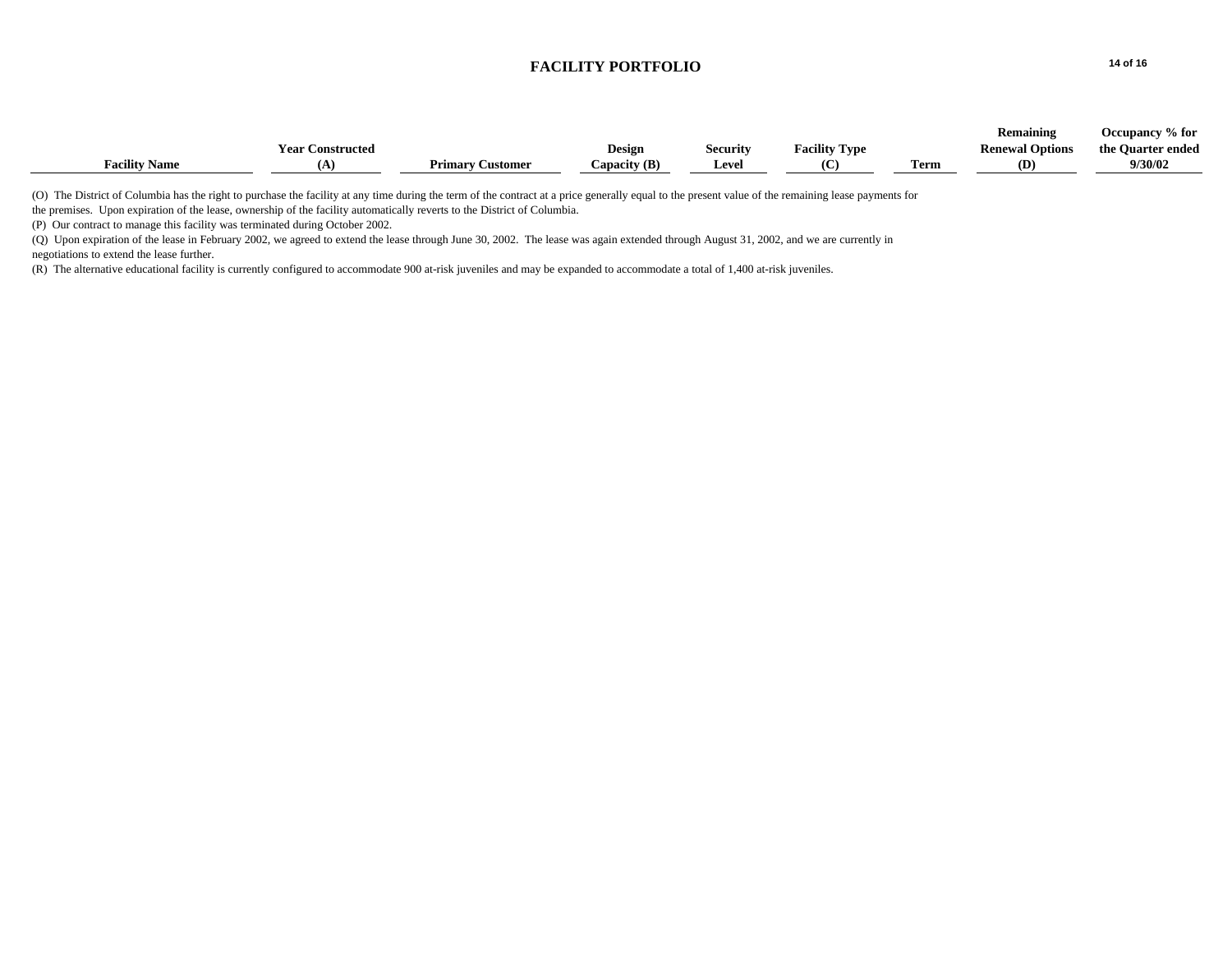# **DIVERSIFICATION OF REVENUE**

(Unaudited and amounts in thousands)

|                                                             | <b>Management Revenue For</b> | <b>Percent of Management</b>       |  |  |
|-------------------------------------------------------------|-------------------------------|------------------------------------|--|--|
|                                                             | the Nine Months Ended         | <b>Revenue For the Nine Months</b> |  |  |
| <b>Customer</b>                                             | <b>September 30, 2002</b>     | Ended September 30, 2002           |  |  |
| <b>Bureau of Prisons</b>                                    | \$<br>91,109                  | 12.66%                             |  |  |
| <b>United States Marshals</b>                               | 58,669                        | 8.15%                              |  |  |
| Wisconsin                                                   | 50,747                        | 7.05%                              |  |  |
| <b>Immigration and Naturalization Services</b>              | 47,501                        | 6.60%                              |  |  |
| Texas                                                       | 38,442                        | 5.34%                              |  |  |
| Georgia                                                     | 36,006                        | 5.00%                              |  |  |
| Oklahoma                                                    | 34,255                        | 4.76%                              |  |  |
| Florida                                                     | 32,714                        | 4.55%                              |  |  |
| Tennessee                                                   | 32,606                        | 4.53%                              |  |  |
| Puerto Rico                                                 | 31,844                        | 4.42%                              |  |  |
|                                                             | 453,893                       | 63.06%                             |  |  |
| Total Management Revenue, including discontinued operations | \$<br>719,749                 | 100.00%                            |  |  |